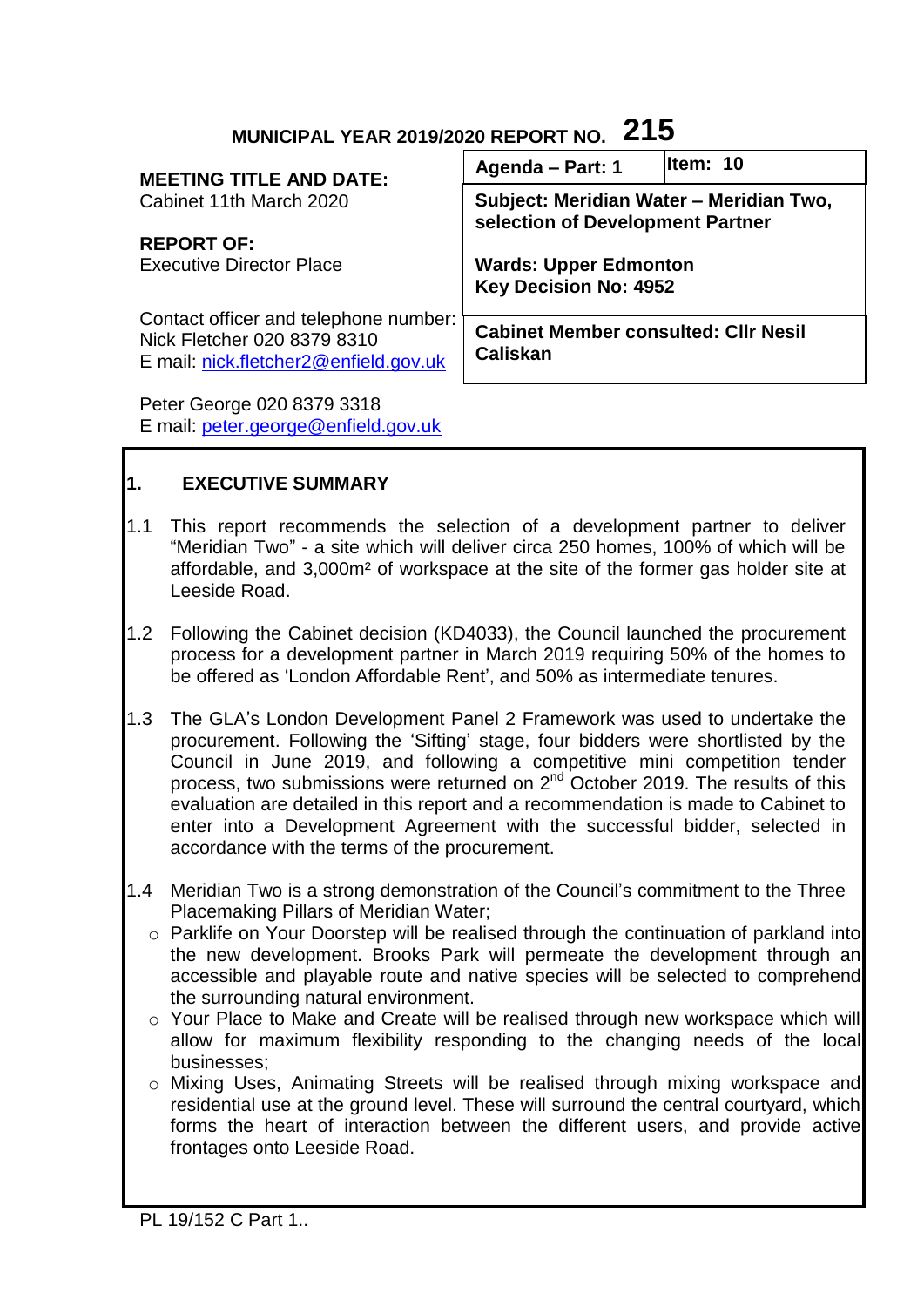## **2. RECOMMENDATIONS**

It is recommended that Cabinet:

- 2.1 Approves the selection and subsequent appointment of Bidder A as the Preferred Developer
- 2.2 Notes that the occupiers of the workspace will be determined in accordance with the Employment Strategy
- 2.3 Authorise the Council to dispose of the Meridian Two site at an undervalue, within the provisions of section 123 of the Local Government Act and the Local Government Act 1972, General Disposal Consent by virtue of the disposal securing the promotion and/or improvement of the economic, social and/or environmental well-being of the Council's area. Further details of the undervalue are set out in the Confidential Appendix in the Confidential Property Implications.
- 2.4 Authorises the development of a 100% affordable housing scheme at Meridian Two on the terms as set out in the Confidential Appendix on the basis that a subsequent sub phase(s) within Phase 2, will provide a lower level of affordable housing as set out in section 11.2 of the Confidential Appendix.
- 2.5 Authorises the Programme Director for Meridian Water (in consultation with the Director of Law and Governance, the Director of Property and Economy, and the Executive Director of Resources) to finalise the terms of the Development Agreement and ancillary documents for Meridian Two
- 2.6 Delegates authority to the Director of Law and Governance to enter into the Development Agreement and any ancillary documents
- 2.7 Approves the Council forward funding or underwriting the enabling works costs of the Developer as set out in the Confidential Appendix at Sections 6.4 and 6.5
- 2.8 Delegates authority to the Programme Director for Meridian Water to negotiate the level, timing and payment profile for the deal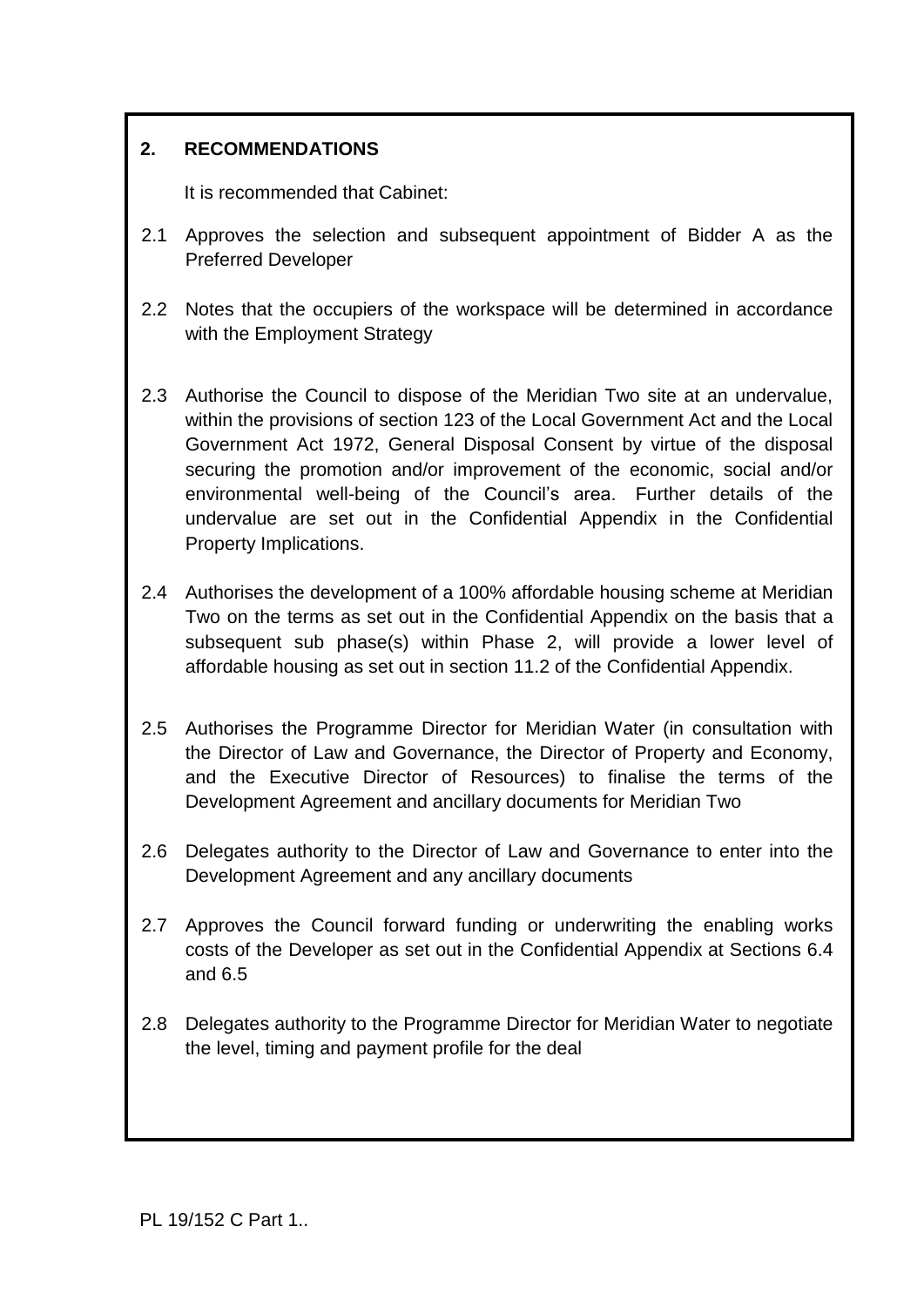#### **3. BACKGROUND**

#### **3.1 Site context and Council's vision for development**

#### The Site

3.1.1 Meridian Two is located at the former gasholder site, at the eastern end of Leeside Road, to the south of the IKEA store, and west of Pymmes Brook, adjacent to the borough boundary with Haringey.



*Meridian Two - site location*

- 3.1.2 The Council acquired the site from National Grid in 2015, along with the Willoughby Lane and Meridian Way sites.
- 3.1.3 On 25<sup>th</sup> July 2018 Cabinet (KD4033) authorised the Council to bring forward the former gasholder site at Leeside Road for development with workspace on the lower floors and a target to deliver as much affordable housing as is viable.
- 3.1.4 The Council's commercial advisors Lambert Smith Hampton were of the opinion that development of the site on this basis could be attractive to the market and come forward in parallel with Meridian One.
- 3.1.5 The site has a number of constraints, some of which relate to its former use; the sub-structure of the gasholder basin itself, contamination which may require some remediation, relocation of utilities such as the 'gas governor' (pressure reduction station) and electricity substation and the fact that the site is located in an Environment Agency source protection zone which may place restrictions on piling methodology and depth.

PL 19/152 C Part 1..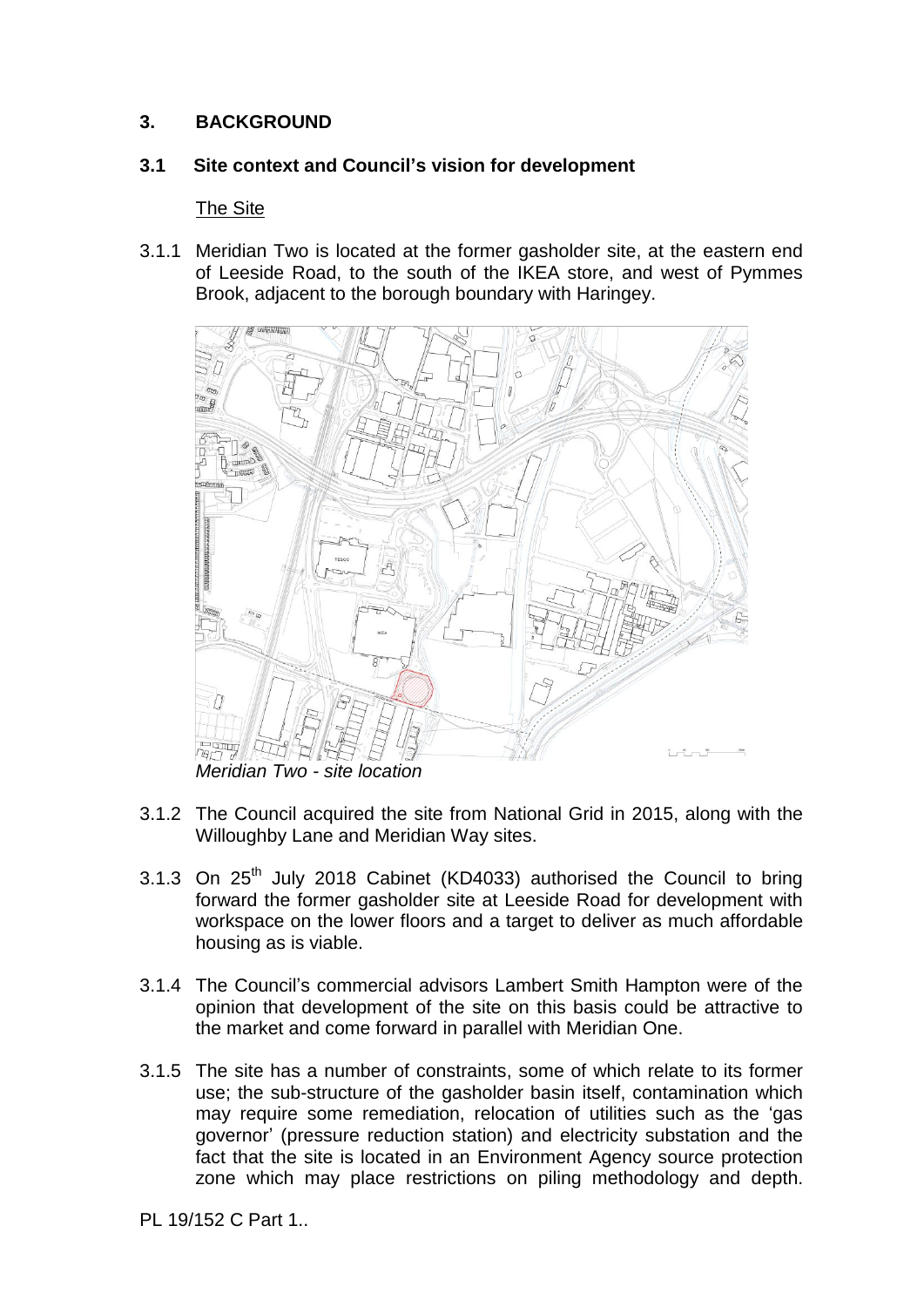There are also the IKEA store directly overlooking from the north and the busy Leeside Road and industrial estate to the south limiting amenity in these areas.

- 3.1.6 However the site also has numerous opportunities, namely its adjacency to the rest of Meridian Water Phase 2, improved public transport accessibility from the nearby Meridian Water Rail Station and enhanced frequency of trains (6-8 per hour from 2024) and proximity to the new 1.8ha 'Brooks Park' which will be delivered as part of the Strategic Infrastructure Works by 2024, providing high quality and ecologically rich amenity with naturalisation of the brooks. The site also benefits from proximity to the Lea Valley and Tottenham Marshes.
- 3.1.7 The Phase 2 Outline Planning Application and Strategic Infrastructure Works Planning Application were submitted to the Local Planning Authority in August 2019 and are both expected to be determined in March 2020.
- 3.1.8 The Phase 2 Outline Planning Application seeks permission to deliver up to 2,300 homes (of which 40% are to be affordable), commercial space, retail space, social infrastructure a primary school up to three forms of entry, hard and soft landscaping and new public open spaces.
- 3.1.9 The Meridian Two site is located within the Phase 2 Outline Planning Application as indicated below.



*Meridian Two location within Phase 2 Outline Planning Application*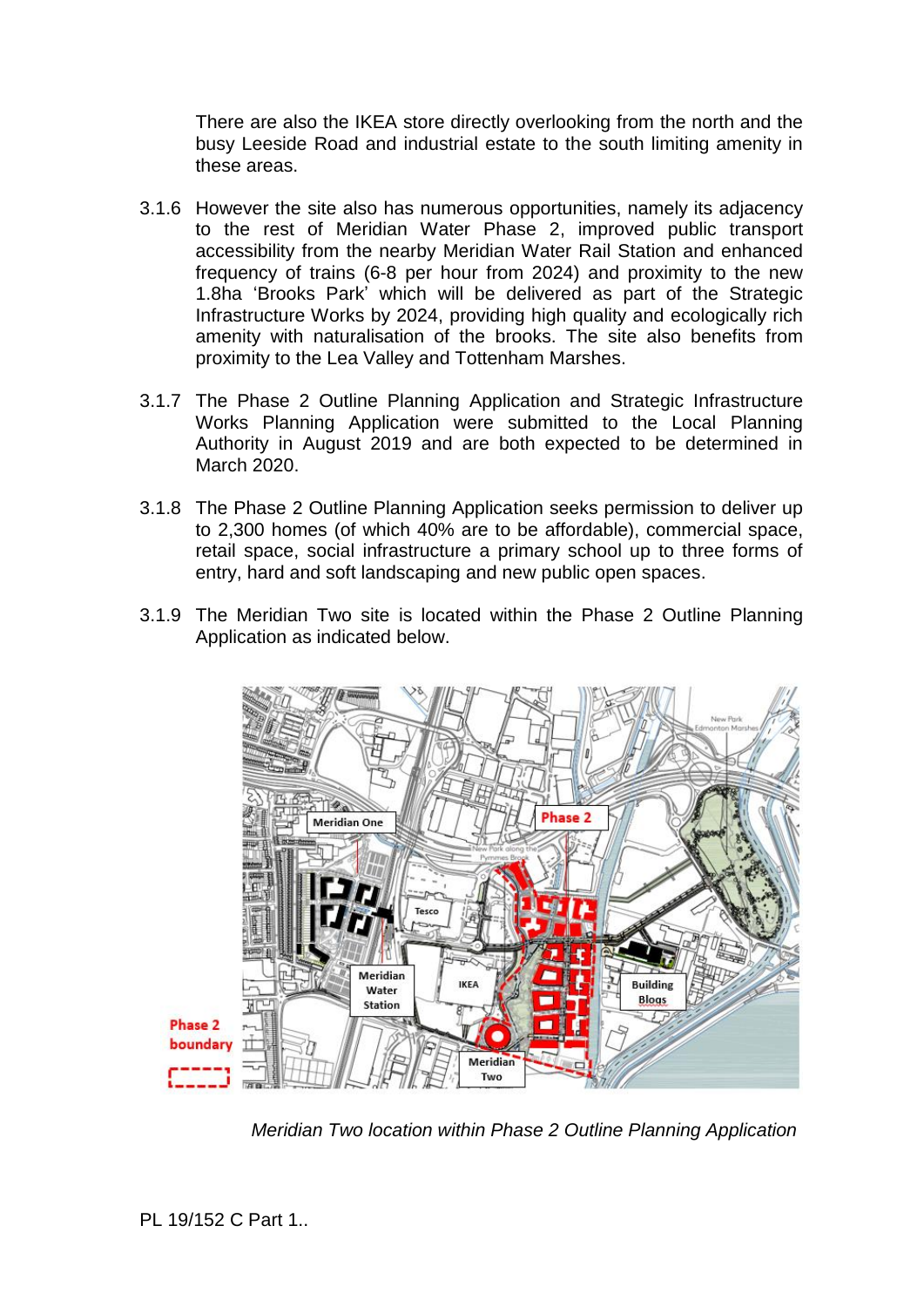#### Feasibility Study and Place Brief

- 3.1.10 The Council commissioned Periscope Landscape and Architecture to undertake feasibility studies to understand the site capacity, test different layouts and varying levels of commercial space to inform financial appraisals, and better understand the key design principles it wanted to promote.
- 3.1.11 Based on this work, the Council's brief for Meridian Two, was to deliver at least 200 new homes, along with 3,000m² of workspace.
- 3.1.12 Periscope were also commissioned to prepare the 'Place Brief' which is an aspirational document setting out the Council's vision for the development of Meridian Two, in line with the wider Meridian Water Place Vision and design best practice. This Place Brief was included as part of the tender documentation and the qualitative evaluation requirements were included how well the bidder's designs adhered to it.

#### Affordable Housing

- 3.1.13 The requirement for a 100% affordable housing scheme serves to meet numerous Council priorities and corporate objectives and so secures the promotion and improvement of the economic and social well being of the Council's area; namely addressing the acute shortage of affordable homes and the housing needs of the borough. It also demonstrates a commitment to expediting the delivery of affordable homes as part of the Council's flagship regeneration programme.
- 3.1.14 The Council held initial soft market testing meetings with four of the panel members, all Registered Providers, from the GLA LDP2 Framework, with three showing an interest in Meridian Two as a 100% affordable housing proposition.
- 3.1.15 Based on financial viability considerations, discussions internally and with the LPA, and considering the wider tenure distribution across Meridian Water, an affordable tenure mix of 50% London Affordable Rent and 50% Intermediate housing was established as the requirement for Meridian Two.
- 3.1.16 The extract below from the Council's Draft Housing and Growth Strategy summarises the affordability of affordable rented and intermediate tenures. Shared Ownership affordability is broadly in line with intermediate rented tenure in terms of bed sizes and annual household incomes.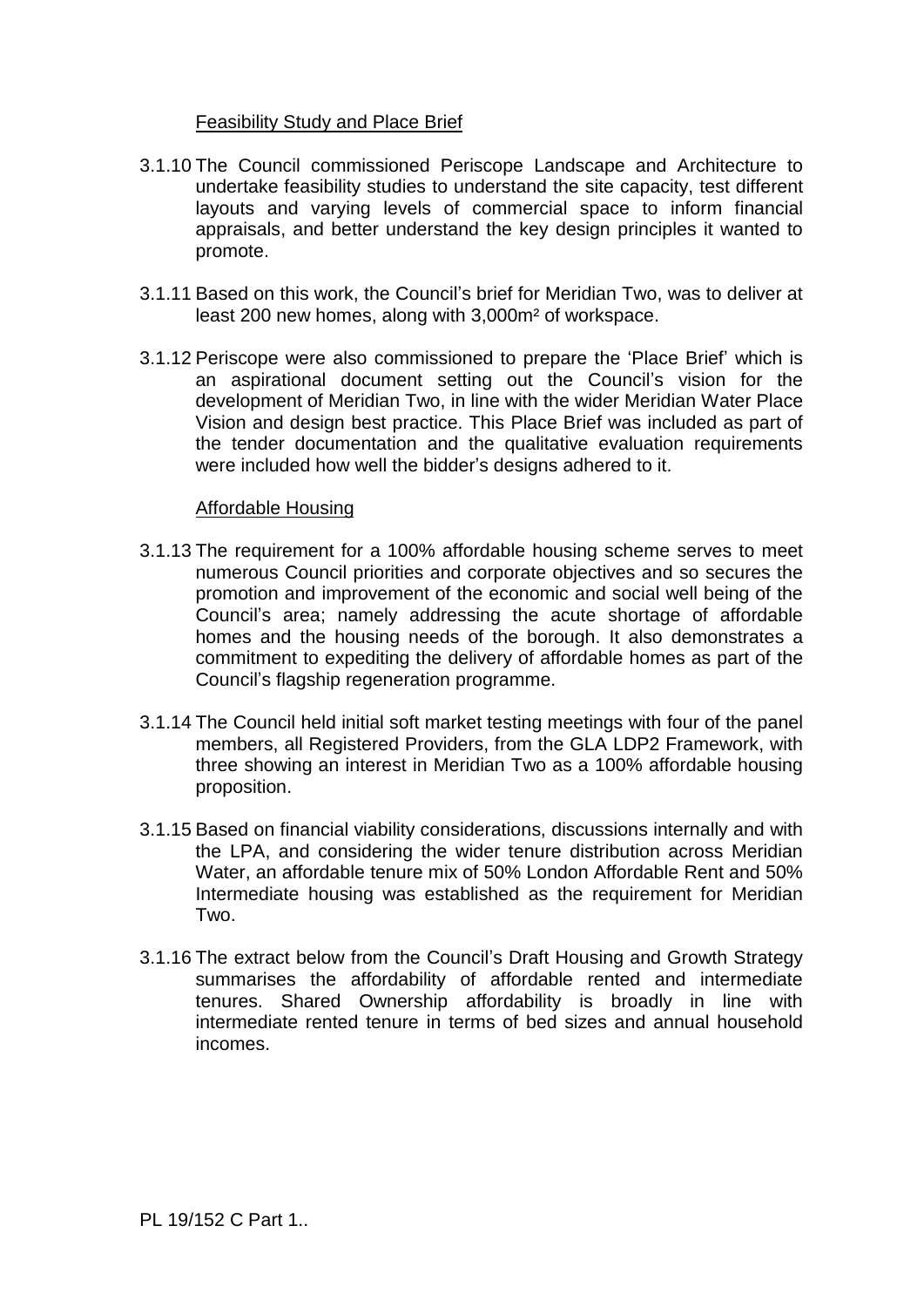#### **Affordability of Affordable Tenures Worked example from Draft Housing and Growth Strategy**

A household with an annual household income of **£33,830** (the median annual household income in Enfield\*) would spend less than 33% of their income on an **affordable rented home** of either one, two, three or four bedrooms.

A household with an annual household income of **£33,830** would spend less than 33% of their income in a one-bed **intermediate rented home**, and just slightly above 33% on a two-bed home intermediate rented homes.

A household with an annual household income of **£41,943** (average mean teacher's salary in Enfield\*\*) would spend less than 33% of their income on a 1-bed or twobed **intermediate rent home**. A 3-bed intermediate rent home would cost slightly above 33% of their income.

*\*CACI Paycheck, Non Equivalised Household Income Data, 2018 \*\*DfE School workforce data 2017* 

#### **Workspace**

- 3.1.17 The workspace is a key component of Meridian Two in securing the promotion and improvement of the economic well-being of the borough, and through achieving the pillars of placemaking from the Place Vision - 'Your Place to Make and Create', by creating a hub of skilled creative employment space, and 'Mixing Uses Animating Streets', by activating the ground floor of the building and public realm. Non-residential uses, and particularly B1 workspace, is considered to be more appropriate than residential uses at the ground floor, due to the southern outlook across Leeside Road to the Leeside Industrial Estate.
- 3.1.18 The Council received independent advice from specialist consultants, CF Commercial, that in order to achieve the necessary critical mass for a successful workspace cluster, a minimum of 3,000m<sup>2</sup> GIA of B1 floorspace would be required.

#### Financial Viability and Grant Funding

- 3.1.19 The Council's commercial advisors, Lambert Smith Hampton, undertook a number of development appraisals for schemes of circa 200-300 units, with 3,000m² workspace gifted to the Council at nil cost.
- 3.1.20 This work demonstrated that in order to achieve a nil land value (plus the gifted workspace), additional 'enhanced' grant funding over and above standard 'Homes for Londoners' grant for London Affordable Rent (LAR) and Intermediate housing, from the Greater London Authority (GLA) would be required.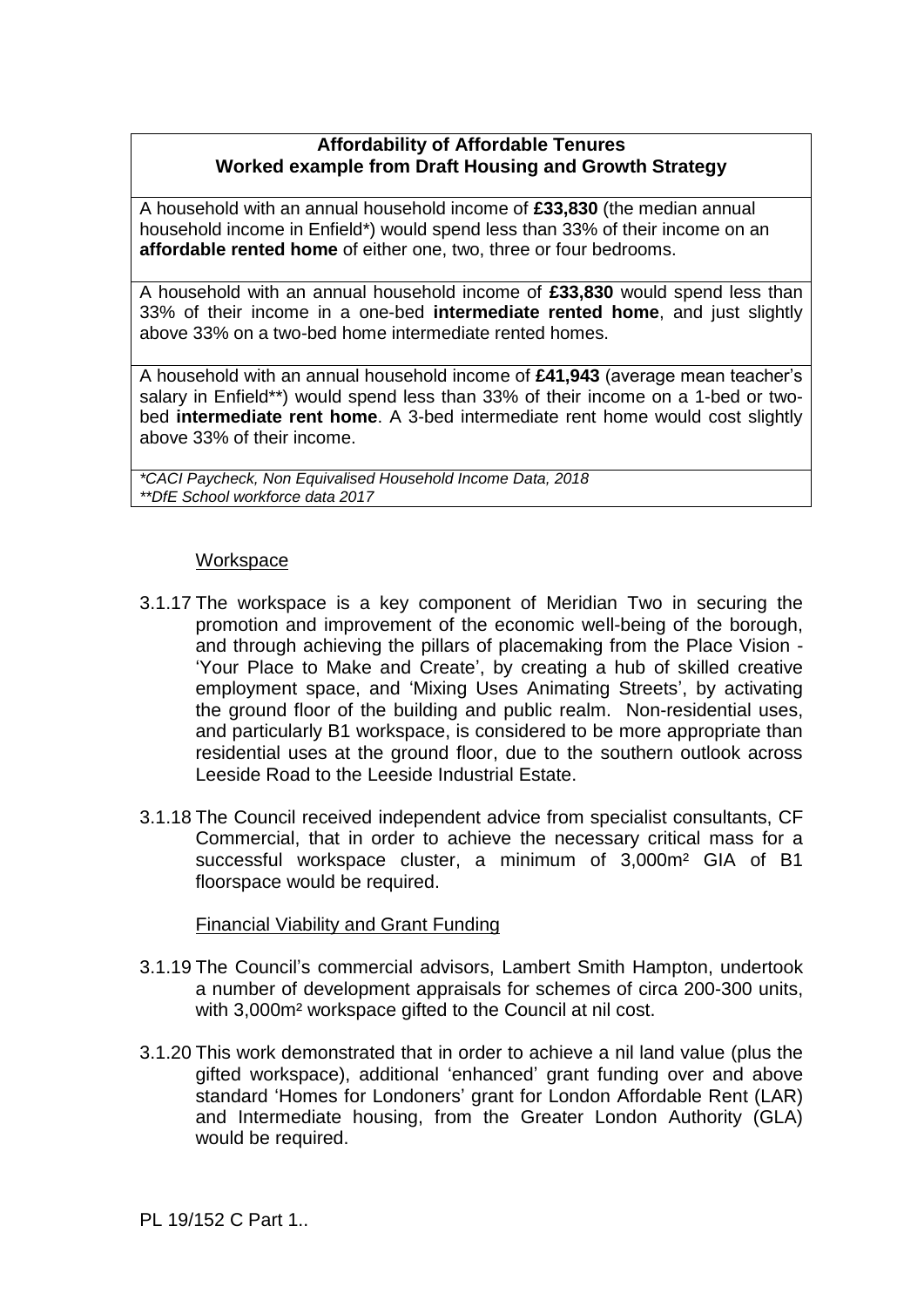3.1.21 Prior to launching the procurement, the Council received a commitment in principle from the GLA to support the scheme with such additional grant funding, and the Council sought to place the onus on the market through the procurement process, to secure and deliver the optimal solution.

#### **3.1 Developer Procurement Process - GLA LDP2 Framework**

- 3.1.1 On 25<sup>th</sup> July 2018 Cabinet approved the commencement of a procurement process (KD4033) to select a development partner to deliver Meridian Two at the former Gasholder site at Leeside Road through the GLA's LDP2 Framework.
- 3.1.2 The LDP2 Framework was launched in September 2018 and contains 29 panel members. The Council used the LDP2 Framework to successfully procure the development partner on Meridian One, Vistry Partnerships.
- 3.1.3 The LDP2 Frameworks requires following a strict process set out by the GLA and use of the specific set of documentation including a form of Development Agreement and Headlease. Whilst some amendments to these documents are acceptable in order to reflect the specifics of each scheme, material or wholesale changes to the structure cannot be made as the LDP2 Framework has already been procured on the basis of these terms.
- 3.1.4 The Council's legal team and their external legal advisors, Trowers and Hamlins, reviewed the suite of documents and confirmed that they were suitable for this procurement with some project specific amendments.

#### **3.2 Launch, EOI and Sifting Brief responses**

- 3.2.1 Following the soft market testing in January 2019, a launch event was held at the London offices of Arup on 20<sup>th</sup> March 2019. As required by the LDP2 Framework, all 29 panel members were invited and around 70 people attended representing 20 potential bidders.
- 3.2.2 Being a 100% affordable housing proposition, it was expected that Meridian Two would have greater appeal to the panel members who were Registered Providers, however it did not preclude any panel member from bidding.
- 3.2.3 The Expression of Interest invitation was sent out on  $27<sup>th</sup>$  March 2019, again to all bidders as required. A total of 13 of the panel members responded positively expressing interest in being part of the process.
- 3.2.4 Again, as required by the LDP2 Framework process, the Sifting Brief was sent out to all 13 of the panel members who expressed an interest. This was sent on 15<sup>th</sup> April 2019 with responses requested by 16<sup>th</sup> May 2019. A Sifting Brief is backwards looking, asking potential bidders to detail

PL 19/152 C Part 1..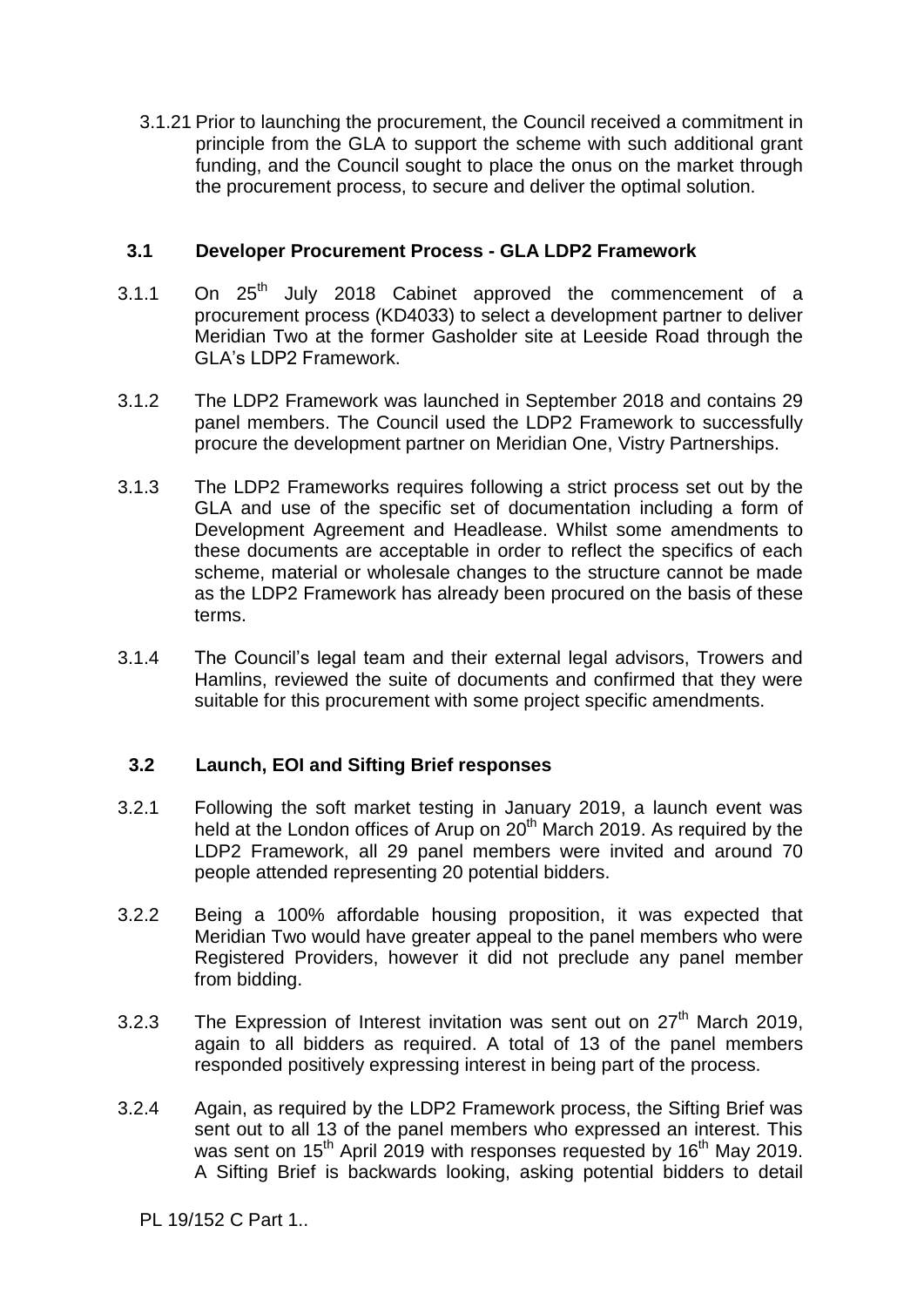relevant experience and track record. It also requires financial information from the panel members to ensure they are sufficiently robust to undertake the project. This allows the Council's bid team to select a short list of panel members who will be taken forward to the mini-competition stage. The Sifting Brief for Meridian Two stated that four bidders would be taken forward to the next stage.

3.2.5 The Council received 7 Sifting Brief responses and a panel of evaluators carried out a robust scoring exercise, supported by the Council's professional team including Lambert Smith Hampton, Ernst and Young and Trowers and Hamlin. The 4 highest scoring bidders were selected from the 7 responses to go forward to the next stage.

#### **3.3 Selection of short list and mini-competition process**

- 3.3.1 The four organisations invited to bid in the mini competition stage were, in alphabetical order;
	- $-L&Q$
	- Nottinghill Genesis
	- Optivo
	- Vistry Partnerships (formerly Galliford Try Partnerships)
- 3.3.2 All bidders who responded to the Sifting Brief were informed of the results on 6<sup>th</sup> June 2019 and the full Invitation to Tender (ITT) package was sent out to the shortlisted bidders on  $19<sup>th</sup>$  June 2019 which followed four individual bidder briefing sessions held on  $12<sup>th</sup>$  June 2019 at the offices of Lambert Smith Hampton.
- 3.3.3 The Invitation to Tender (ITT) package included:
	- The ITT document
	- The Place Brief; the Council's brief for design and placemaking which sets out the vision for the development and linked to the Design Information criteria in the ITT
	- A legal pack including the development agreement, building lease, head lease and Energetik documents
	- A Developer's Brief including technical information about the site and various appendices including the Site Investigation suite of documents
	- Details of the Outline Planning Application for Phase 2 (of which Meridian Two is part) and Full Planning Application for the Strategic Infrastructure Works
	- 3.3.4 Bidders were initially given 10 weeks to respond, however, the return date was eventually extended to  $2^{nd}$  October 2019, owing to a number of factors, particularly the delay in submission of Council's Outline Planning Application for Phase 2 and Strategic Infrastructure Works, summer holiday period, timescales for bidders to obtain necessary board approval and confirmation from the GLA on enhanced grant funding offers.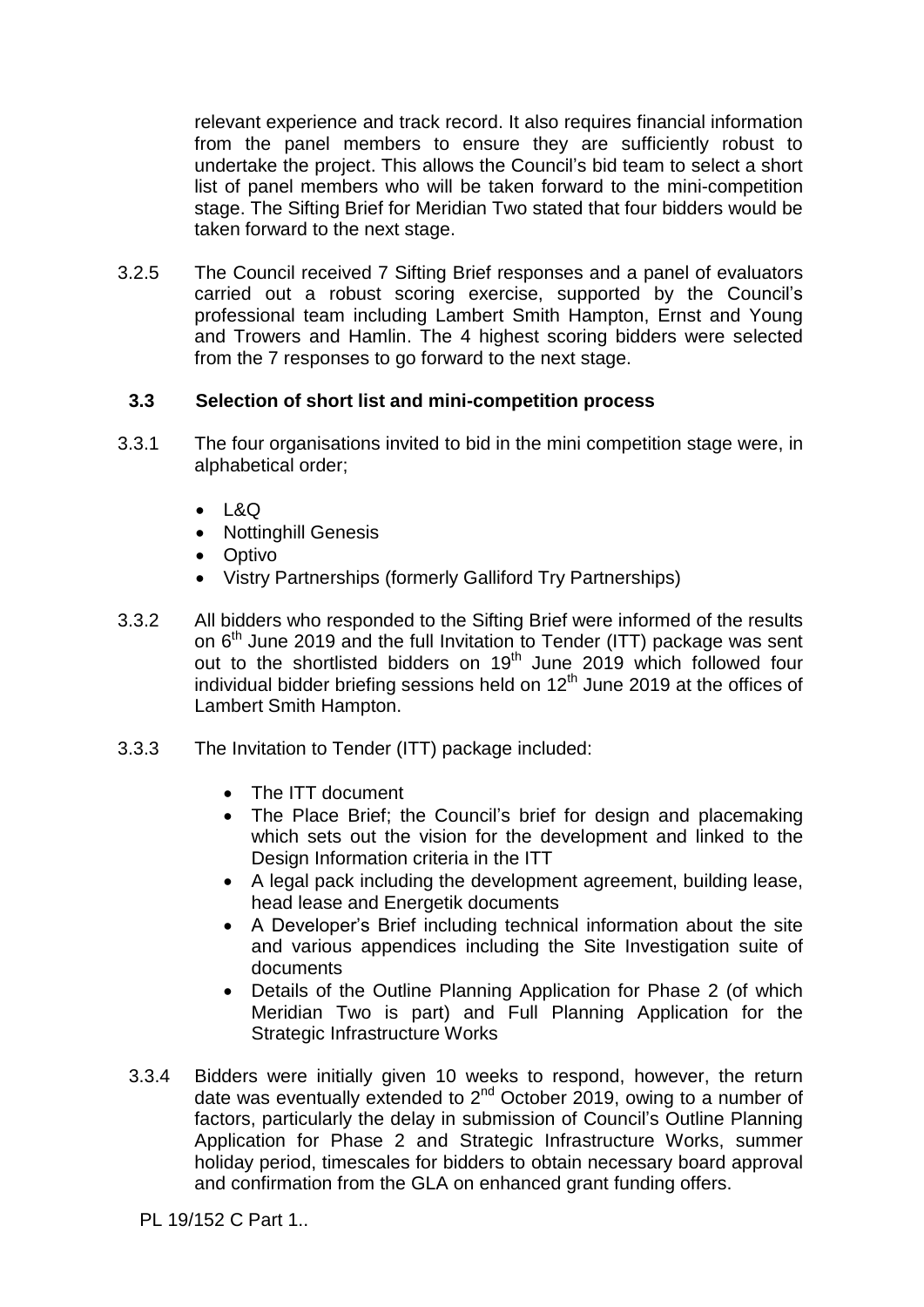- 3.3.5 During the bid period a series of bidder clarification meetings were offered to each bidder as follows:
	- 2 x qualitative clarification meetings
	- 2 x legal and commercial clarification meetings
	- 1 x final clarification meeting
- 3.3.6 The Council's team maintained a clarification schedule where written responses were provided and issued to bidders. Bidders were asked to submit all clarifications in writing through the London Tenders Portal, and these were added to the schedule and the responses issued to bidders.
- 3.3.7 Bids were to be submitted via the London Tenders Portal by 5pm on Wednesday 2nd October 2019. The portal closed at this time so that no late bids could be accepted.
- 3.3.8 Two bids were submitted before the deadline.

#### **3.4 Scoring and Evaluation**

3.4.1 Each bid was initially checked for compliance with the Pass/Fail Criteria which were:

Meeting the stated Minimum Scheme Requirements:

- 1) At least 200 residential units.
- 2) 100% affordable housing, subject to planning.
- 3) 50% of residential units must be London Affordable Rented tenure (general needs with 100% nomination rights to the Council) and 50% of the residential units must be Intermediate tenure (in line with the Council's Intermediate Housing Policy), subject to planning.
- 4) At least 20 Affordable Rent units must be identified within a single core as an option for the Council to purchase based on a proposed price included in the bid.
- 5) 3,000 m² (GIA) Commercial (Class B1) workspace to be built by the developer(s) and passed back to the Council for nil consideration with the benefit of collateral warranties.
- 6) £50,000 community chest contribution.
- 7) A Meridian Water Station contribution of £1,850 per unit for affordable housing unit, and £3,700 per private residential unit (in the event that the LPA require private residential units to be delivered).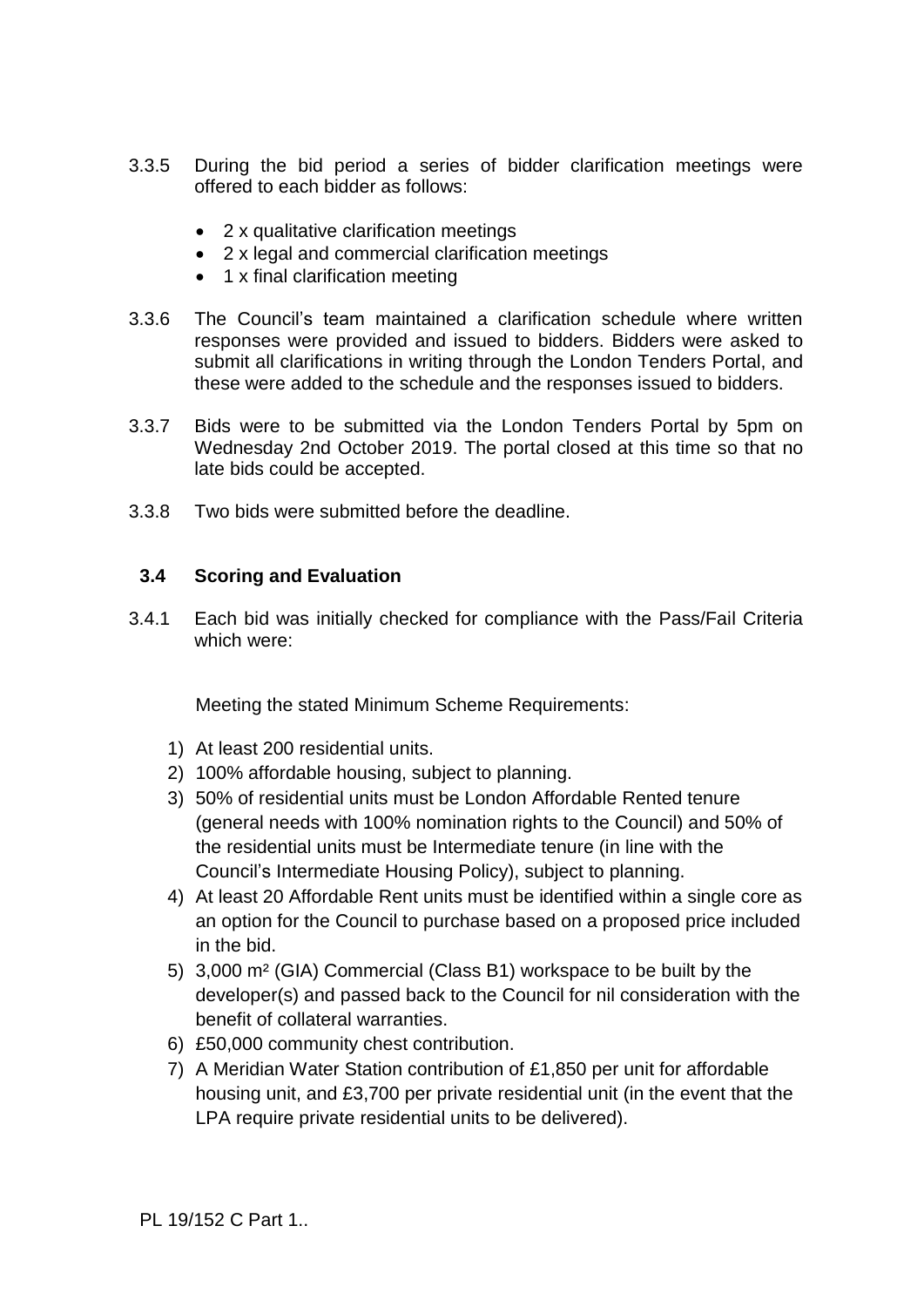- 8) Site infrastructure works including public realm and public open space as required under the Phase 2 Outline Planning Permission and Strategic Infrastructure Works Full Planning Permission.
- 9) Full compliance with the UNITE Construction Charter which Enfield Council has signed up to.

| <b>Minimum Design Requirements</b> |                                                                                                                                                                                               |  |
|------------------------------------|-----------------------------------------------------------------------------------------------------------------------------------------------------------------------------------------------|--|
|                                    | A minimum of 80% of commercial space to have no<br>less than an absolute minimum 4m high floor to<br>ceiling heights (including services, i.e. 'top of slab to<br>underside of soffit).       |  |
| Residential and<br>workspace units | Columns at absolute minimum 6.5m centres (ideally<br>8m plus) with >90% arranged in a regular<br>orthogonal grid arrangement allowing for greater<br>flexibility in subdivision of B1c space. |  |
|                                    | No ground floor residential homes to have floor to<br>ceiling height of less than 2.8m (excluding<br>servicing).                                                                              |  |
|                                    | Enabling a minimum BREEAM rating of Excellent.                                                                                                                                                |  |
| Environmental<br>sustainability    | Connects all buildings to the Meridian Water Heat<br>Network, in compliance with the Project Technical<br>Specification, as soon as the Network is operational.                               |  |
| Design Team                        | The Council requires that a small architectural<br>practice with no more than 50 staff members, with<br>female or BAME leadership is appointed within the<br>design team.                     |  |

Meeting the stated Minimum Design Requirements:

- 3.4.2 Any submission which failed on any of the Minimum Scheme Requirements or Minimum Design Requirements would not be assessed. Both bids passed these criteria and were therefore put through to the formal evaluation process.
- 3.4.3 Bids were then evaluated in accordance with the evaluation criteria set out in the tender documents, i.e. Qualitative (50%), Financial Offer (40%), Legal (5%) and Social Value (5%) (see below for more detail).
- 3.4.4 Evaluators were chosen for each question based on their expertise in relation to the matter in question and were assisted by reports prepared by the Council's external advisers.
- 3.4.5 Evaluators scored bids individually and then individual scores for each question were moderated with oversight from officers from Procurement and Legal Services and external advisors.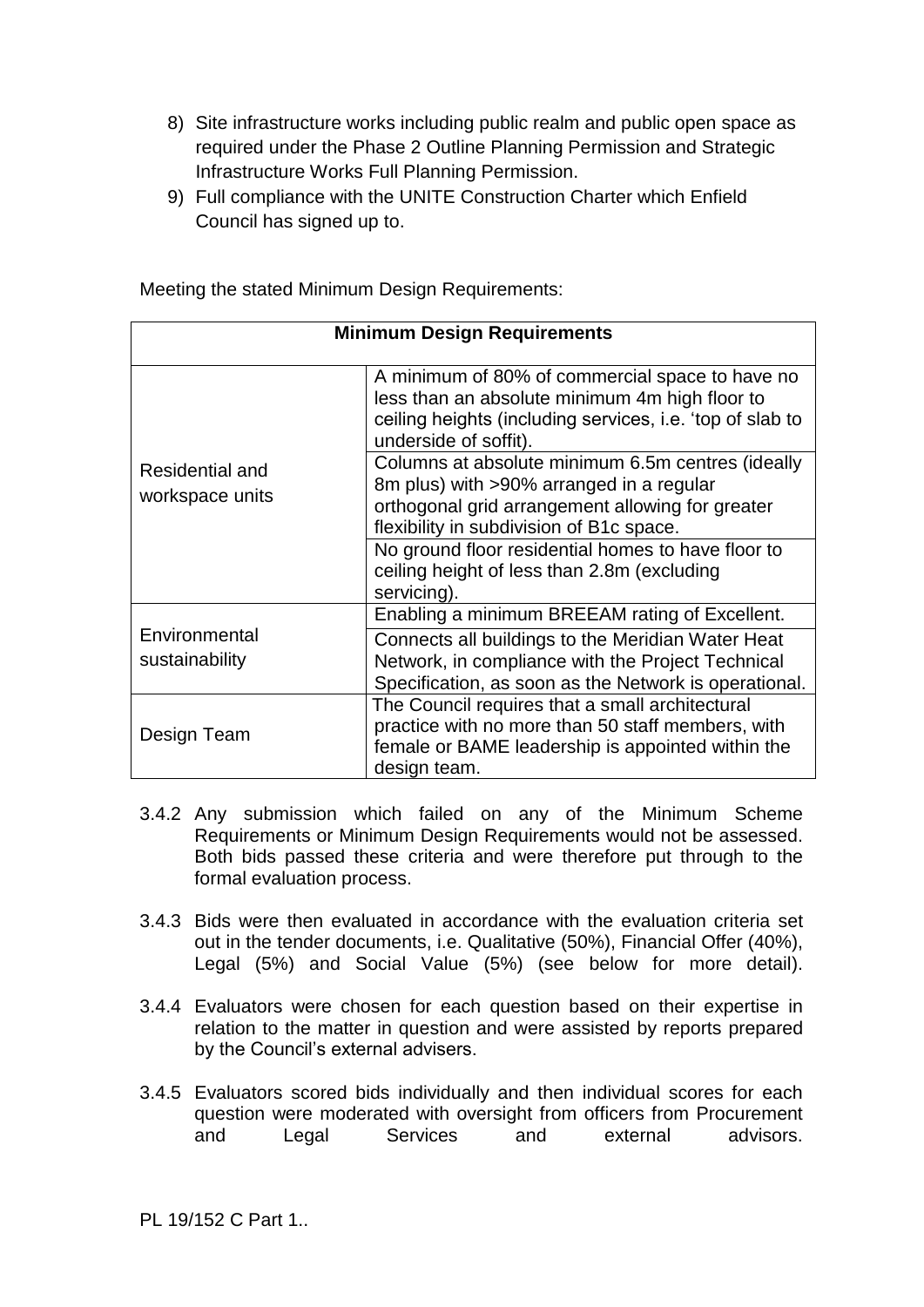- 3.4.6 Bidders' scores from each section were then combined to give a total score for each bidder out of 100.
- 3.4.7 The Council reserved the right to fail and/or reject and exclude from further consideration any tender submission which scored less than:
	- 6 out of 12 against any criterion within the Qualitative section and Social Value section.
	- 7 out of 12 against any criterion within the 'Robustness of Business Plan and Financial Assumptions' areas; and/or
	- 5 out of 12 in the Legal section.
- 3.4.8 This allowed the Council to fail a bid with a wholly unsuitable element which could not be accepted and removed the risk that such a bid might be strong in all other aspects therefore mathematically producing the highest score and forcing the Council to either accept it or terminate the entire procurement process.
- 3.4.9 The Council also reserved the right to reject and exclude from further consideration any tender submission where the land premium is less than £0
- 3.4.10 Under the terms of the procurement process, of the Bidders who have not already been failed for not meeting the thresholds above, only the remaining Bidder with the highest overall qualifying score can be selected for award of the contract. If the Council does not want to select the highest scoring Bidder, then it must terminate the procurement process without selecting any Bidder.
- 3.4.11 The scoring weightings were as follows:

#### **Qualitative Section – 50% of total score**

| <b>Criteria</b>                                                                                            | Weighting |
|------------------------------------------------------------------------------------------------------------|-----------|
| <b>Design</b>                                                                                              |           |
| Deliver the development to achieve 'park life on your doorstep' Place                                      | 15%       |
| Deliver the development to achieve 'your place to make and create'                                         | 15%       |
| Deliver the development to achieve 'mixing uses - animating streets'                                       | 15%       |
| <b>Response to Urban Design Principles</b>                                                                 | 5%        |
| <b>Planning Strategy</b>                                                                                   |           |
| Method Statement describing Planning Strategy in connection with<br>securing the Reserved Matters consent. | 10%       |
| <b>Programme</b>                                                                                           |           |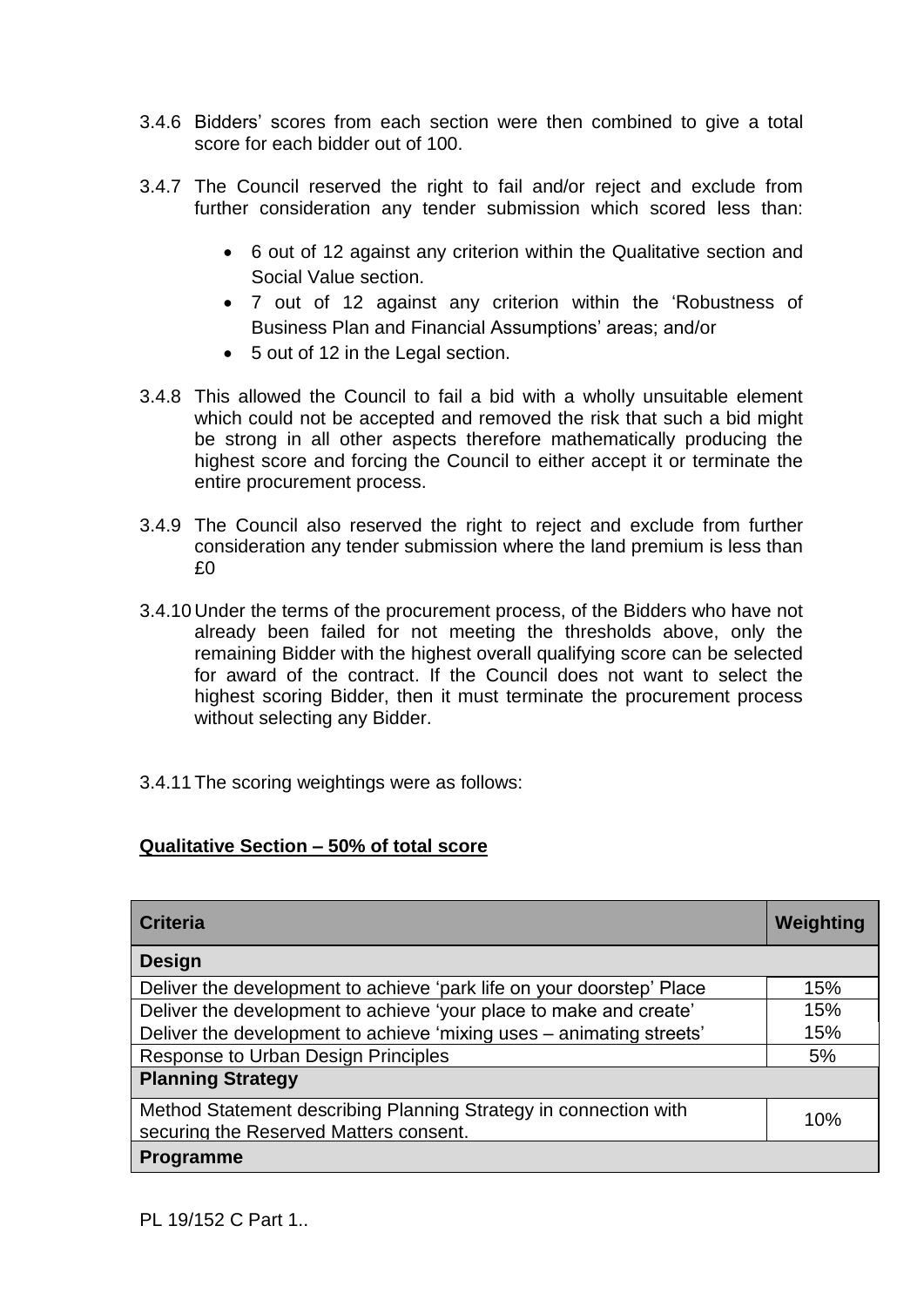| <b>Programme</b><br>Pre-construction, construction and expected sales/lettings programmes<br>including key milestone and longstop dates, timescales, the critical path<br>and preferred approach to phasing.                   | 15%  |
|--------------------------------------------------------------------------------------------------------------------------------------------------------------------------------------------------------------------------------|------|
| <b>Risk Management</b>                                                                                                                                                                                                         |      |
| Identification of the top ten relevant and site-specific risks for the project in<br>a risk register with effective proposed mitigation measures provided.                                                                     |      |
| <b>Estate Management</b>                                                                                                                                                                                                       |      |
| Set out how an effective and consistent management service can be<br>provided including levels of service charge, and explanation of how<br>charging structure ensures fair proportion of service charge between<br>occupiers. |      |
| <b>Total</b>                                                                                                                                                                                                                   | 100% |

## **Financial Offer – 40% of total score**

| <b>Criteria</b>                  | <b>Scoring Mechanism</b>                                                                                                                                                                                                                                                                                         | Weighting |
|----------------------------------|------------------------------------------------------------------------------------------------------------------------------------------------------------------------------------------------------------------------------------------------------------------------------------------------------------------|-----------|
| <b>Financial Offer</b>           |                                                                                                                                                                                                                                                                                                                  |           |
| <b>Land Premium</b>              | The Bid which generates the<br>highest Land Premium will score<br>the Maximum Points of 100. This<br>is then weighted by 60% to arrive<br>at the Weighted Score.<br>In order to calculate the Weighted<br>Score for the other Bids, the Bid<br>will be evaluated against the<br>highest Land Premium as follows: | 60%       |
|                                  | Bidder score =                                                                                                                                                                                                                                                                                                   |           |
|                                  | (100 - (Difference between highest<br>Land Premium and Bidder score) /<br>£50,000) *60%                                                                                                                                                                                                                          |           |
|                                  | If a Bid receives a negative score<br>(more than 100 Points deducted<br>from the Maximum Points), the Bid<br>automatically receives a Weighted<br>Score of 0%.                                                                                                                                                   |           |
| <b>Council Units Offer Price</b> | The total Council Units Offer Price<br>will be divided by the number of<br>Council units offered to establish                                                                                                                                                                                                    | 10%       |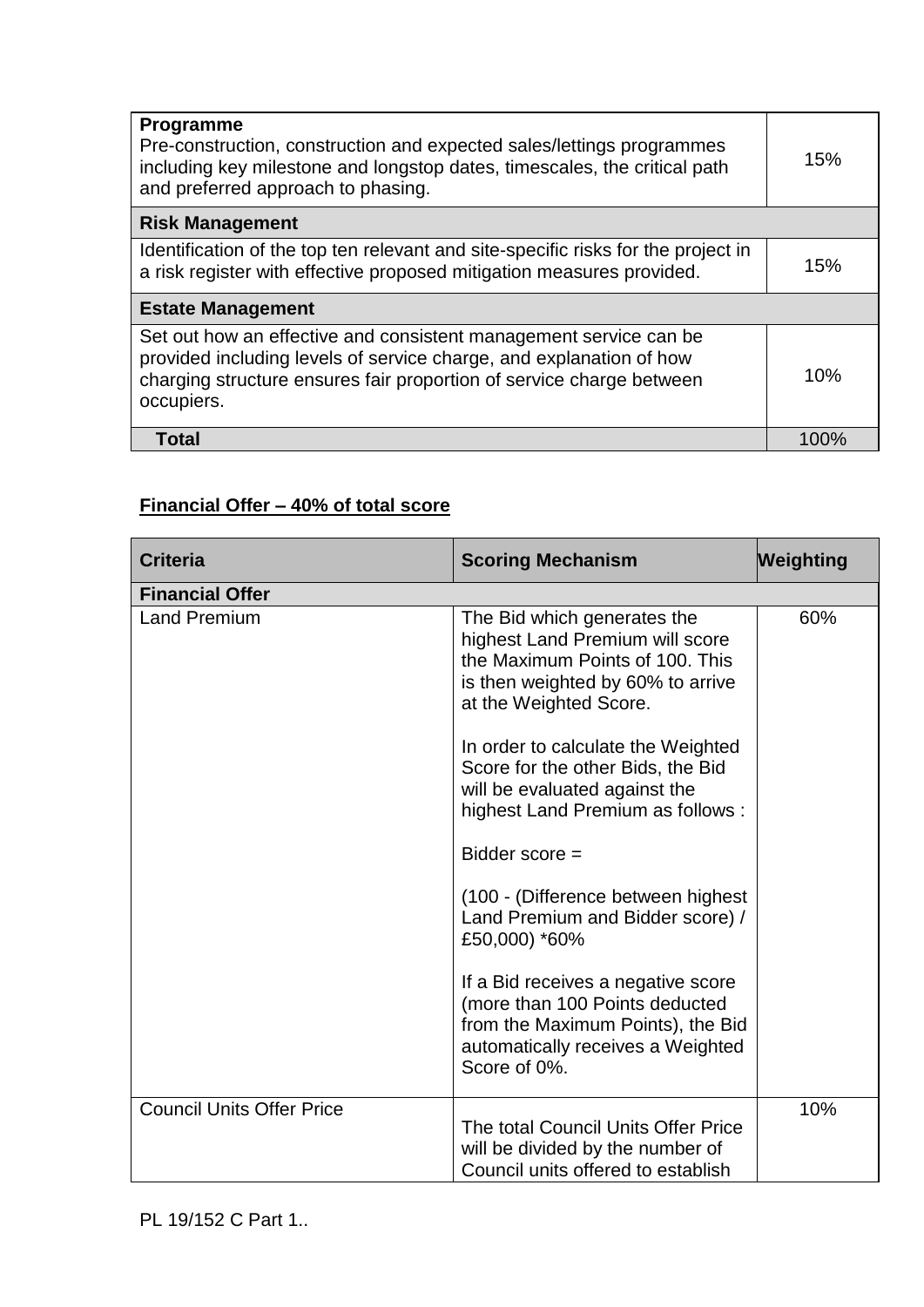| <b>Total</b>                                                                                                                                                                                                                                                                           |                                                                                                                                                                                             | 100% |
|----------------------------------------------------------------------------------------------------------------------------------------------------------------------------------------------------------------------------------------------------------------------------------------|---------------------------------------------------------------------------------------------------------------------------------------------------------------------------------------------|------|
| Clearly show how the scheme is funded from internal and/or external<br>sources (if appropriate) with high levels of certainty of the availability and<br>continued availability of funding.<br>To provide a funding strategy which is coherent and commercially<br>deliverable.        |                                                                                                                                                                                             | 5%   |
| Assumptions on any extra over costs.<br>$\bullet$                                                                                                                                                                                                                                      |                                                                                                                                                                                             |      |
| Based on a construction and sales programme which reflect local<br>market conditions. Confirmations of GLA grant funding allocation<br>and status of discussions.                                                                                                                      |                                                                                                                                                                                             |      |
| Adopt construction costs which are consistent with the high quality<br>of design and construction quality required.                                                                                                                                                                    |                                                                                                                                                                                             |      |
| The layout plans show a general layout which maximises<br>$\bullet$<br>marketability of intermediate units and consistent with the<br>comparable value evidence.                                                                                                                       |                                                                                                                                                                                             | 20%  |
| $\bullet$<br>conditions and costs.                                                                                                                                                                                                                                                     | Support the Offer (Land Premium) by reflecting realistic market                                                                                                                             |      |
| <b>Robustness of Business Plan and Financial Assumptions</b><br>This section seeks to assess certainty of delivery and performance from a<br>financial perspective and to show that the financial assumptions are<br>robust. The criteria used to evidence this status are as follows: |                                                                                                                                                                                             |      |
|                                                                                                                                                                                                                                                                                        |                                                                                                                                                                                             |      |
|                                                                                                                                                                                                                                                                                        | The Bid which proposes the<br>highest number of Council Units<br>will score the maximum points<br>weighting with all other bids<br>scored proportionately.                                  |      |
| <b>Council Units Quantum</b>                                                                                                                                                                                                                                                           | The price offered for the Council<br>Units Quantum will be evaluated<br>as follows.                                                                                                         | 5%   |
|                                                                                                                                                                                                                                                                                        | the Average Council Unit Price.<br>The Bid which generates the<br><b>lowest Average Council Unit Price</b><br>will score the maximum points<br>weighting, which for this element<br>is 10%. |      |
|                                                                                                                                                                                                                                                                                        |                                                                                                                                                                                             |      |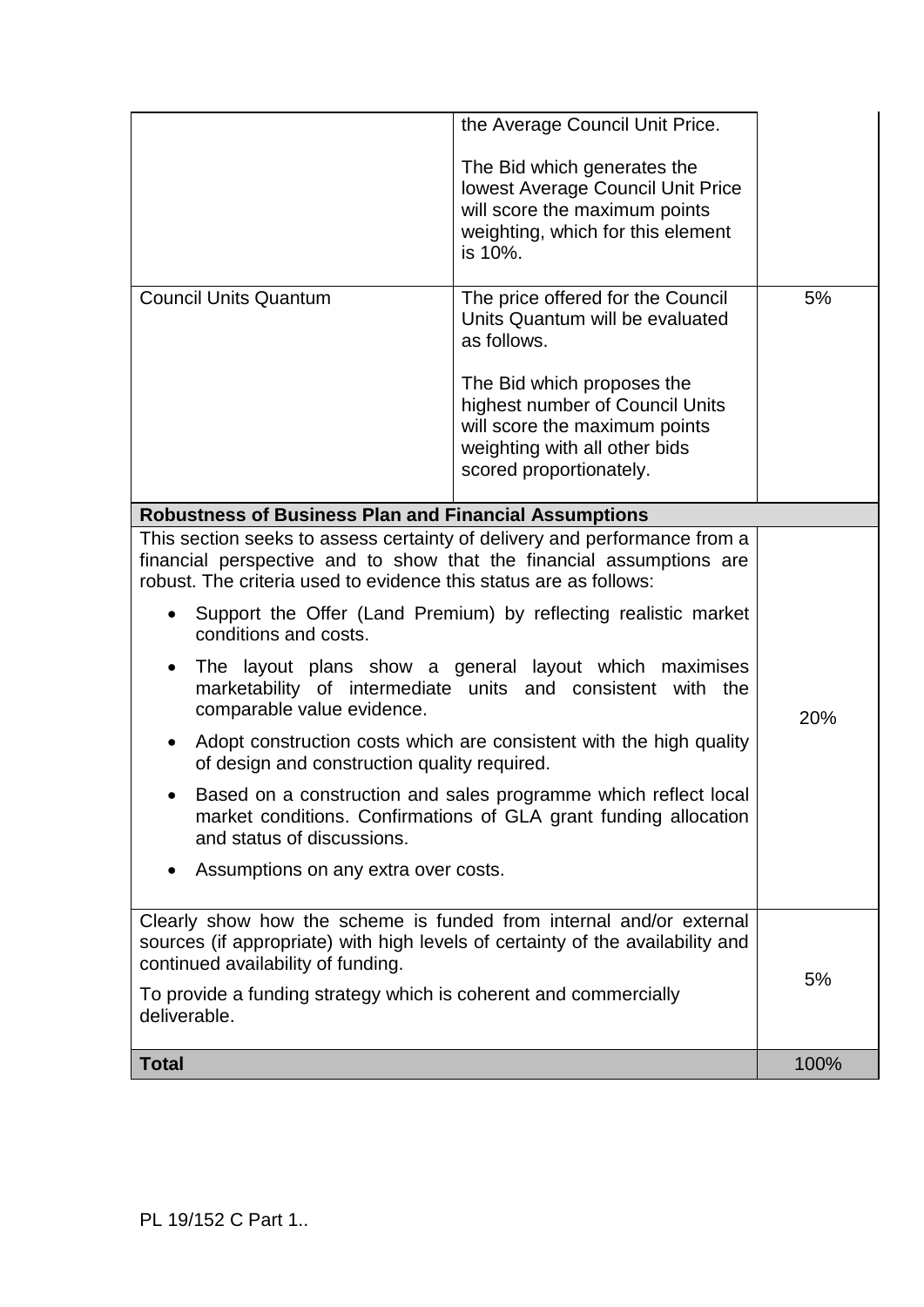## **Legal – 5% of total score**

| <b>Criteria</b>                                                                                                           | Weighting |
|---------------------------------------------------------------------------------------------------------------------------|-----------|
| Acceptability of proposed amendments to legal documentation                                                               |           |
| Marked-up Development Agreement identifying in full all amendments<br>required.                                           |           |
| The assessment will consider:                                                                                             |           |
| • the extent to which the proposals depart from the draft legal<br>documentation;                                         |           |
| • the extent to which the proposals transfer risk to the Council;                                                         | 100%      |
| the extent to which the proposals are detrimental to the Council;<br>$\bullet$                                            |           |
| • the extent to which the proposal balances the allocation of risk to<br>the Council with the Council's potential reward; |           |
| • whether the draft legal documentation is consistent with the<br>technical, financial and commercial proposals.          |           |
|                                                                                                                           |           |

## **Social Value – 5% of total score**

| <b>Criteria</b>                                                                                                                                                                                                     | Weighting |
|---------------------------------------------------------------------------------------------------------------------------------------------------------------------------------------------------------------------|-----------|
| <b>Social Value Offer</b>                                                                                                                                                                                           |           |
| Quantitative                                                                                                                                                                                                        |           |
| Bidders will be provided online access to the Social Value Portal<br>'National TOMs Calculator' which derives a value for each of the                                                                               | 50%       |
| Measures.                                                                                                                                                                                                           |           |
| Qualitative                                                                                                                                                                                                         |           |
| Bidders to submit a Method Statement detailing their Social Value<br>Proposal to include;<br>(a) Thematic Approach<br>(b) Delivery Capability, Engagement and Collaboration Plan<br>(c) Continuous Improvement Plan | 50%       |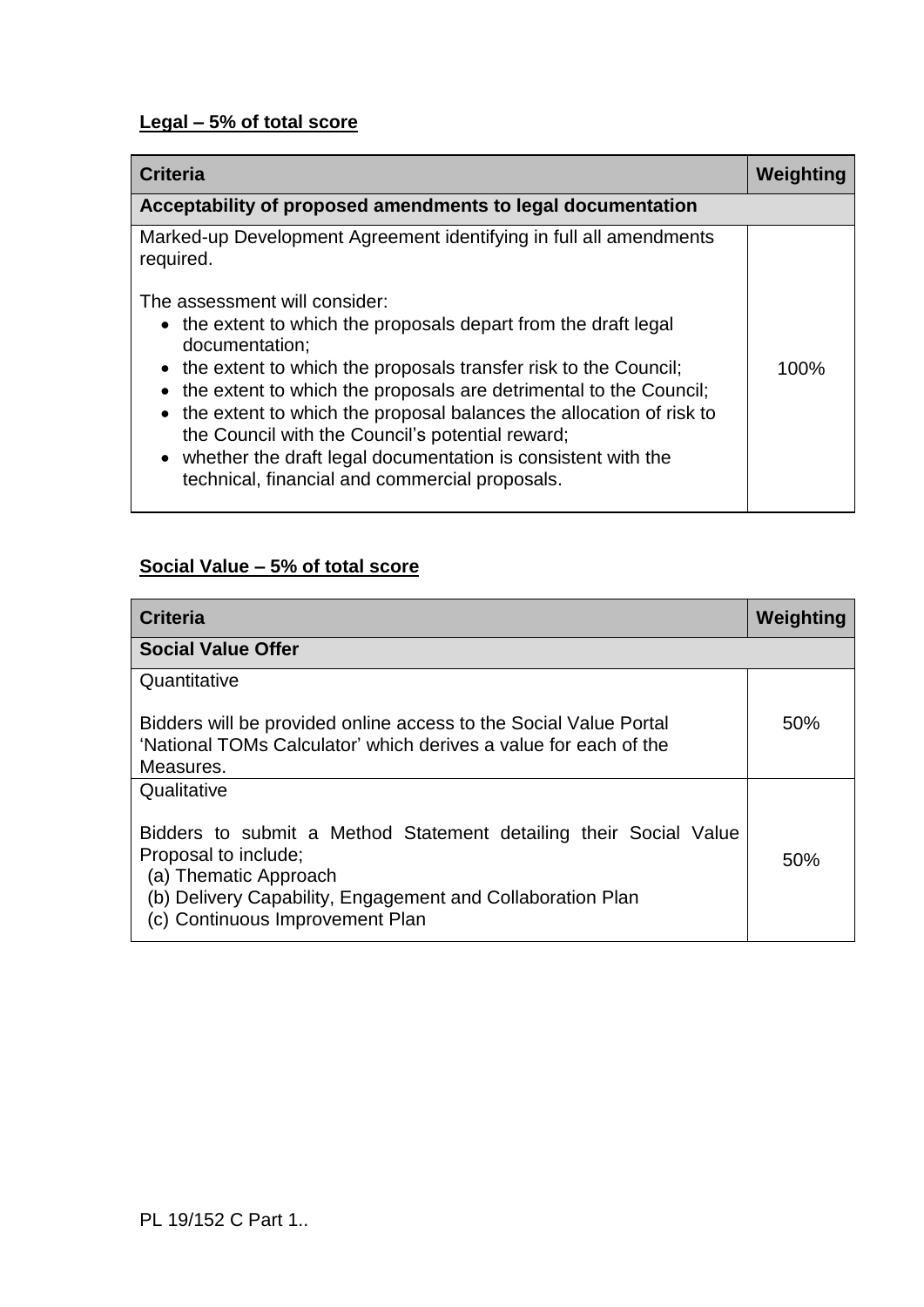#### **3.5 Tender Returns and Evaluation Results**

- 3.5.1 The Council received two tender submissions.
- 3.5.2 Two of the four shortlisted bidders withdrew from the procurement process. Further details of the reasons for each organisation withdrawing are commercially sensitive and therefore included in the Confidential Appendix.
- 3.5.3 It is recommended that the Council selects Bidder A. Further details are set out in the Confidential Appendix.

#### **3.6 Next Steps**

- 3.6.1 If Cabinet approve the selection of Bidder A as Preferred Developer then the next step is to sign the Development Agreement and all ancillary documents and for Bidder A to commence work on the Reserved Matters planning application.
- 3.6.2 Bidder A has submitted marked up legal documents for which they have Board approval to enter into, without any further negotiation, subject to sign off of the issues identified in the following paragraphs.
- 3.6.3 The development agreement will govern the level of risk exposure for both parties, milestone dates for delivery including the delivery of the Council's workspace, and the agreed level and mix of affordable housing as well as contractualising all of the minimum requirements and specific proposals within the bid of the Preferred Developer.

#### **3.7 Other Steps for the Council**

- 3.7.1 As well as completing the Development Agreement, the Council has a number of other decisions which need to be taken over the course of the next few months as follows:
	- Detailed assessment of the risks and benefits of forward funding the enabling works prior to the Unconditional Date
	- Developing a strategy for the management and operation of the 3,000m² B1 commercial space to deliver high skilled employment at Meridian Two.
	- Marketing the 3,000m² B1 commercial space to attract operators and/or tenants to realise the Council's vision for this space.
	- How to spend the Community Chest contribution received from the developer.
	- Various approvals are required from the Council in connection with the Development Agreement, such as approval of the Reserved Matters planning application.
	- Obtain vacant possession of the site, serving notice on NSL, so that the Developer can commence the enabling works as soon as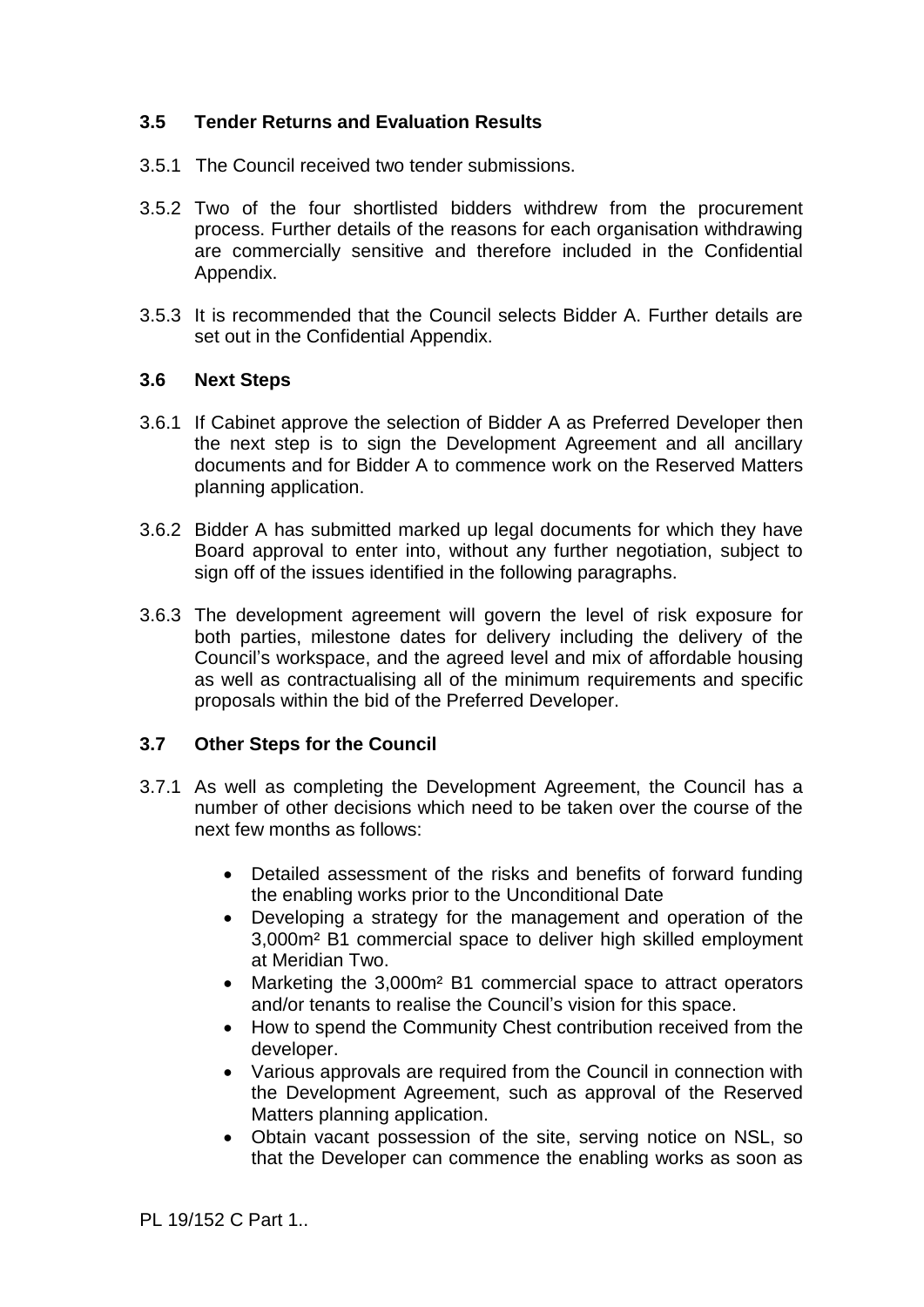possible after exchange and subsequently take possession of the site on completion of the Building Lease.

3.7.2 Officers will be working with the Council's professional team on these actions.

#### **3.8 Conditions Precedent**

- 3.8.1 The Development Agreement includes three Conditions Precedent which must be discharged prior to the agreement going unconditional.
- 3.8.2 One of these, the Developer's Planning Condition, is the developer's responsibility and requires it to gain full Reserved Matters approval for the Meridian Two scheme in line with the Phase 2 Outline Planning Permission.
- 3.8.3 The two other Conditions are the Council's responsibility as follows.

#### **3.9 Vacant Possession Condition**

- 3.9.1 This condition requires that the Council gives the Developer vacant possession of the site free of occupation or any other property interest enjoyed by any third party other than utility providers.
- 3.9.2 The site is currently occupied by a tenant, NSL who operate a car compound. The Council as landlord has the ability to break the lease with 6 months' notice.

#### **3.10 Landowner's Planning Condition**

- 3.10.1 This Condition requires the Council as Landowner to secure an outline planning consent for the development at the site.
- 3.10.2 The Council intends to do this through securing the outline planning consent for Phase 2 which was submitted in July 2019 and is due to go to planning committee in March 2020.

#### **3.11 Energetik**

- 3.11.1 The Council requires that the developer for Meridian Two and the developers for all other phases of Meridian Water use the Energetik network to provide heat to all residential and commercial units on the scheme. The Energetik standard legal pack was included within the Meridian Two tender package and has been agreed to by Bidder A.
- 3.11.2 Cabinet approved the underwriting of any Carbon off-setting costs incurred by a phase developer caused by Energetik not connecting to the low carbon energy supply (KD4864). It is therefore recommended that such underwriting is included in the development agreement for Meridian Two.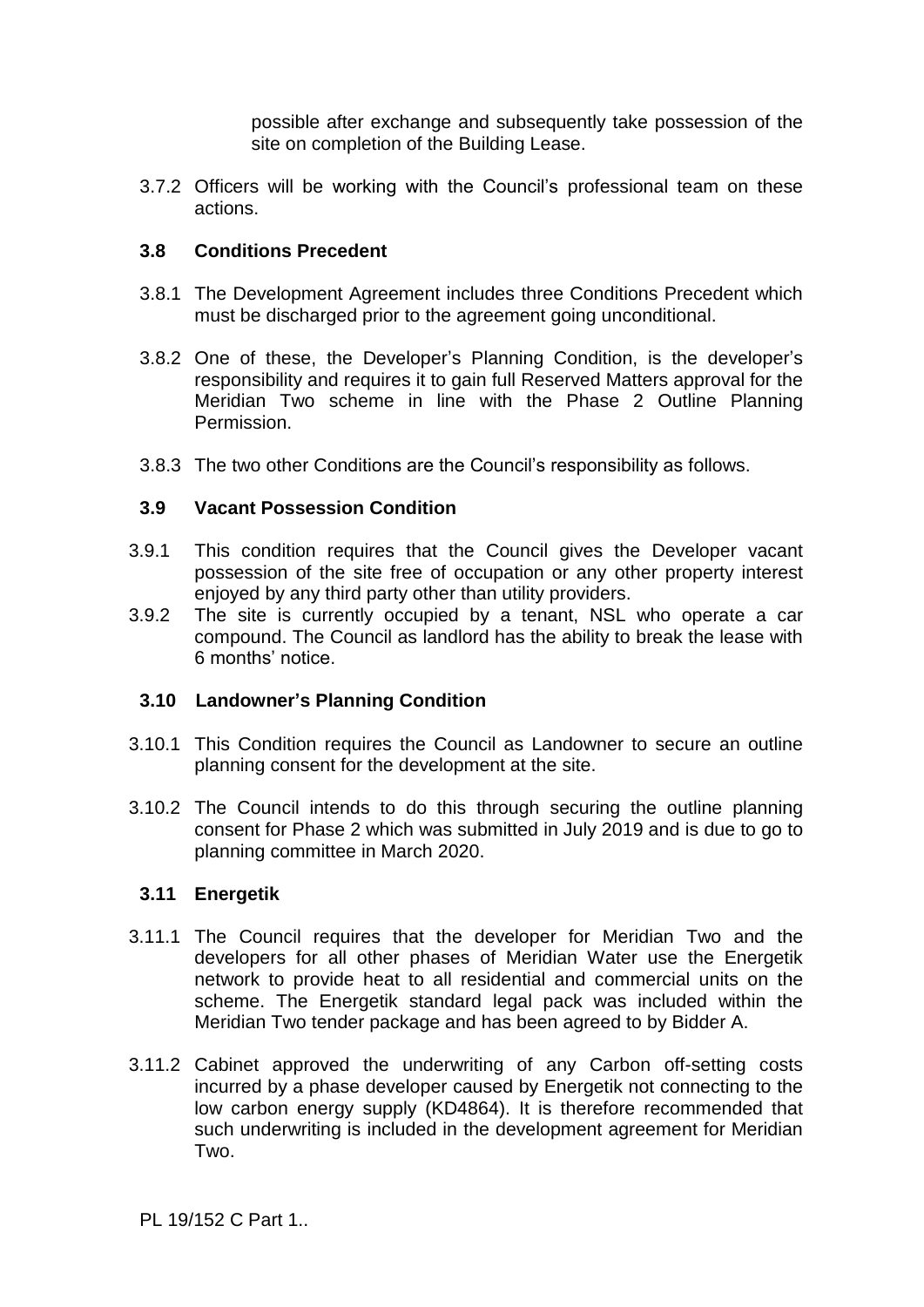#### **4 ALTERNATIVE OPTIONS CONSIDERED**

#### **4.1 Select Bidder B**

4.1.1 The reasons why selecting Bidder B would not be in the Council's interest are set out in the Confidential Appendix.

#### **4.2 End current procurement**

- 4.2.1 The bid from Bidder A is on terms which are relatively unchanged from the Council's tender documents.
- 4.2.2 A new procurement would result in a significant delay to when new homes can be completed and occupied, the optimal time to bring the scheme back to the market has been assessed as 10 years during which the site could be used as open storage in order to generate meanwhile income.
- 4.2.3 Terminating the procurement would also reduce the confidence the market has in Meridian Water and cast doubt on the deliverability of Meridian Water. The response to future procurements may therefore be weaker
- 4.2.4 Terminating the procurement would delay the delivery of affordable homes. The impact of this is particularly heightened by the weakening of the RP market and the slowing down of investment by RPs in new stock due to the need to invest substantial amounts in existing stock post-Grenfell. The need for local authorities to being forward as much affordable housing as possible themselves is therefore greater than ever.
- 4.2.5 Terminating the procurement would also not enable the Council to meet contractual obligations with another third party landowner.
- 4.2.6 For further details please see the Confidential Appendix.

#### **5 REASONS FOR RECOMMENDATIONS**

- 5.1 Recommendation to enter into Development Agreement with Bidder A on the terms offered:
	- The Council's ambitious objectives to deliver a 100% affordable housing led scheme, with a significant quantum of commercial space, have been met through the procurement
	- Competent development partner with robust assumptions, who is able to accept a number of risks associated with a challenging former gasholder site, in a relatively untested location in challenging market conditions to deliver new homes in 2023 and 2024, providing the Council with certainty of delivery.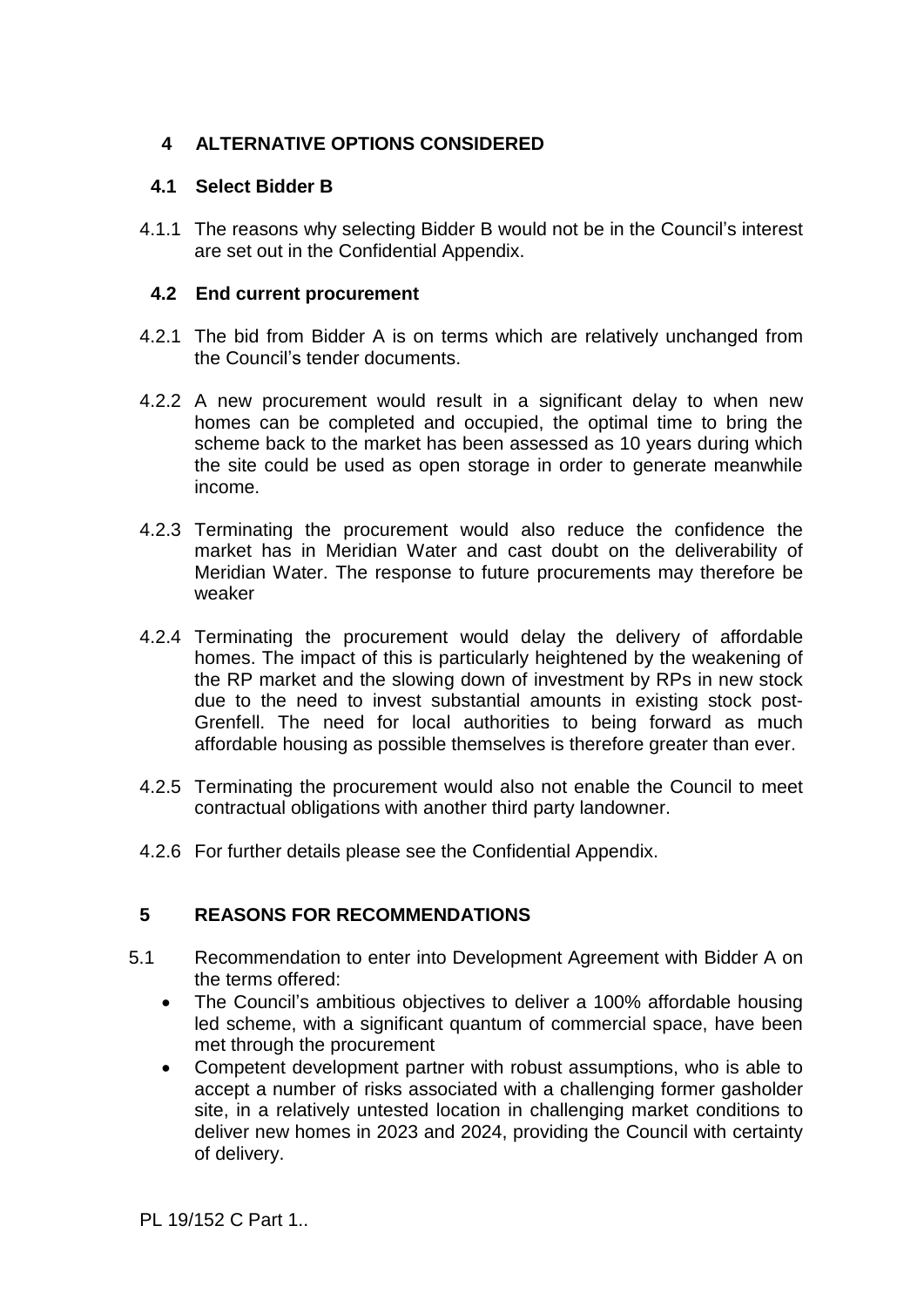- Quality design of housing, public realm, and commercial space in line with the Meridian Two Place Brief and Meridian Water vision.
- Setting benchmark for continued development of Meridian Water, maintaining market confidence in the Council and the overall programme.
- Workspace gifted to the Council generating revenue income stream in the long term, or alternatively an asset which could be sold after completion to reduce the scheme's debt position
- Design proposals considered to fit well with the 3 Placemaking Pillars.
- The project is considered to fit strategically with the 3 Placemaking Pillars;
	- o Parklife on Your Doorstep will be realised through the continuation of parkland into the new development. Brooks Park will permeate the development through an accessible and playable route and native species will be selected to comprehend the surrounding natural environment.
	- o Your Place to Make and Create will be realised through new workspace which will allow for maximum flexibility responding to the changing needs of the local businesses;
	- o and Mixing Uses, Animating Streets will be realised through mixing workspace and residential use at the ground level. These will surround the central courtyard, which forms the heart of interaction between the different users of the development: residents, workers and visitors. The frontage on Leeside Road will project onto the street the commercial activities from the inside and provide opportunities to sit and socialise, without compromising the privacy of the residential entrances.
- 5.2 It is considered that the purpose for which the land is to be disposed is likely to contribute to the promotion or improvement of economic wellbeing/the promotion or improvement of social well-being/the promotion or improvement of environmental well-being because;
	- A significant quantum of new affordable housing will be delivered in the borough, with the Council having nomination rights on the affordable rented accommodation, and the intermediate accommodation being prioritised for Enfield residents.
	- The 3000m<sup>2</sup> of B1 commercial space will provide employment opportunities in the borough, with circa 200 FTE jobs expected to be created.
	- The regeneration of a former gasholder site will provide a mixed use and sustainable development benefitting from enhanced access to the Pymmes Brook, new green open spaces, planting and biodiversity enhancements.

#### **6 COMMENTS FROM OTHER DEPARTMENTS**

#### **6.1 Financial Implications**

6.1.1 The Financial Implications are contain confidential and commercially sensitive information and are included in the Confidential Appendix.

PL 19/152 C Part 1..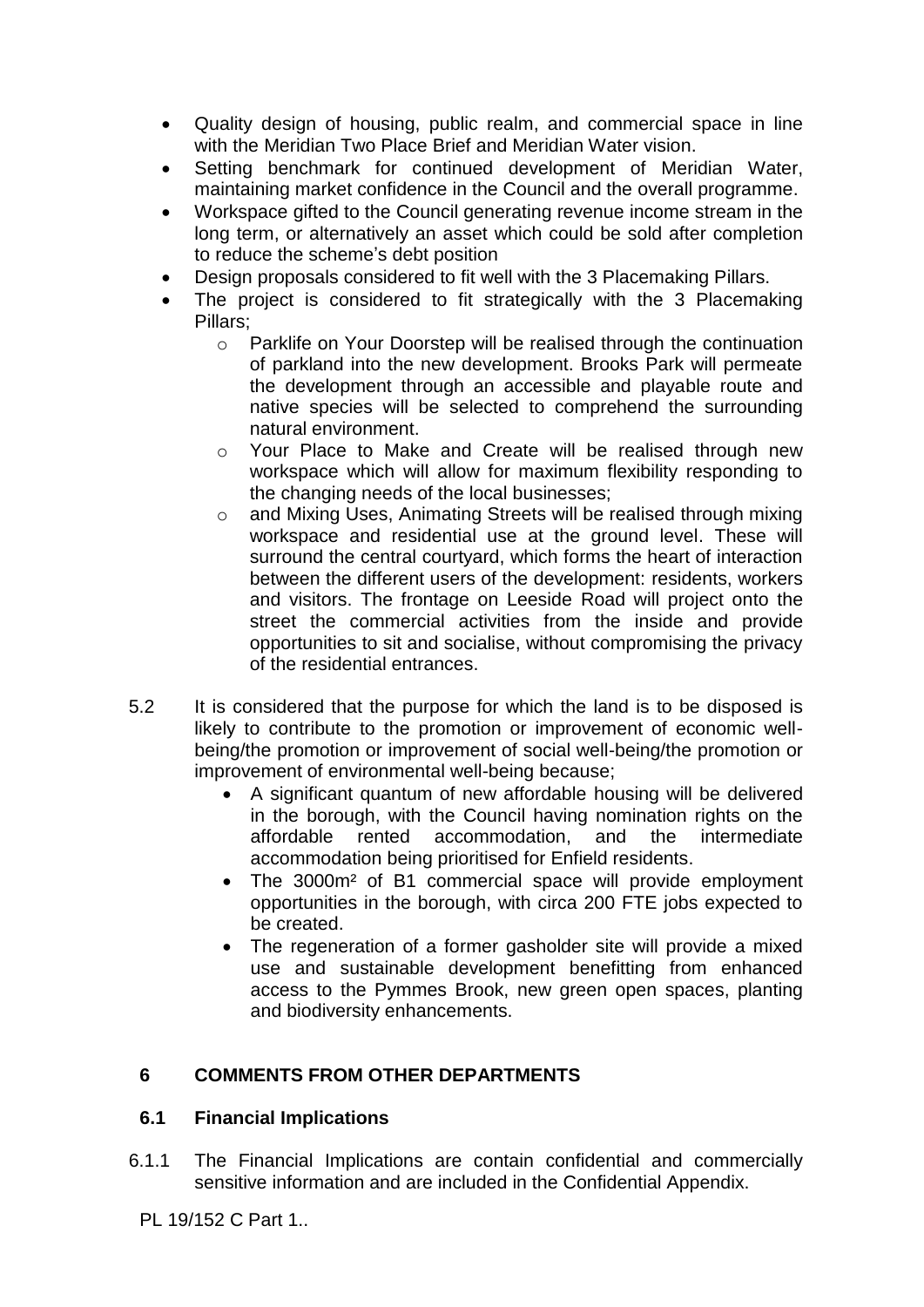#### **6.2 Legal Implications**

### **MD: 2 nd March 2020**

- 6.2.1 Officers have been advised throughout the procurement process outlined in this report by officers from the Council's Legal Services department and by Trowers & Hamlins LLP.
- 6.2.2 Section 1 of the Localism Act 2011 provides the Council with the power to do anything an individual may do, subject to a number of limitations. This is referred to as the "general power of competence". A local authority may exercise the general power of competence for its own purpose, for a commercial purpose and/or for the benefit of others. Furthermore, pursuant to section 8 of the Housing Act 1985, the Council is required to consider the housing conditions and needs of their area with respect to the provision of further housing accommodation. The Council has the power under section 9 of that Act to provide housing accommodation. The Local Government Act 2003 gives the Council power to borrow for any purpose related to its functions, and to utilise capital receipts, subject to the limitations set out in that Act. The Council therefore has the statutory powers to enter into the transactions described in this report.
- 6.2.3 Public law principles apply to the decisions made by the Council in relation to the proposals set out in this report, including the Council's duty to take account of its fiduciary duty and to act prudently with public monies entrusted to it. The Council is also under a general duty to act reasonably and show that its decisions are made after having given due and proper consideration to all relevant factors (disregarding irrelevant factors).
- 6.2.4 In conducting the procurement of a developer for Meridian Two, the Council must comply with all requirements of its Constitution, Contract Procedure Rules ("CPRs") and the Public Contracts Regulations 2015 ("Regulations"), both of which permit the call-off from an existing framework if the framework terms permit. The resulting call-off contract must be based on the framework terms and officers have ensured that the rules of the relevant framework. Any selection process must be carried out in a manner which is fair, transparent and proportionate.
- 6.2.5 Throughout the engagement of the preferred developer, the Council must comply with its obligations of obtaining best value, under the Local Government Act 1999.
- 6.2.6 The disposal of land to the developer by way of building lease and, upon practical completion of the development, headlease must comply with s123 Local Government Act 1972 (which requires the Council to obtain the best consideration that can reasonably be obtained for the disposal of its land). Details in relation to the Council's compliance with this statutory provision are set out in paragraph 6.3.2 below.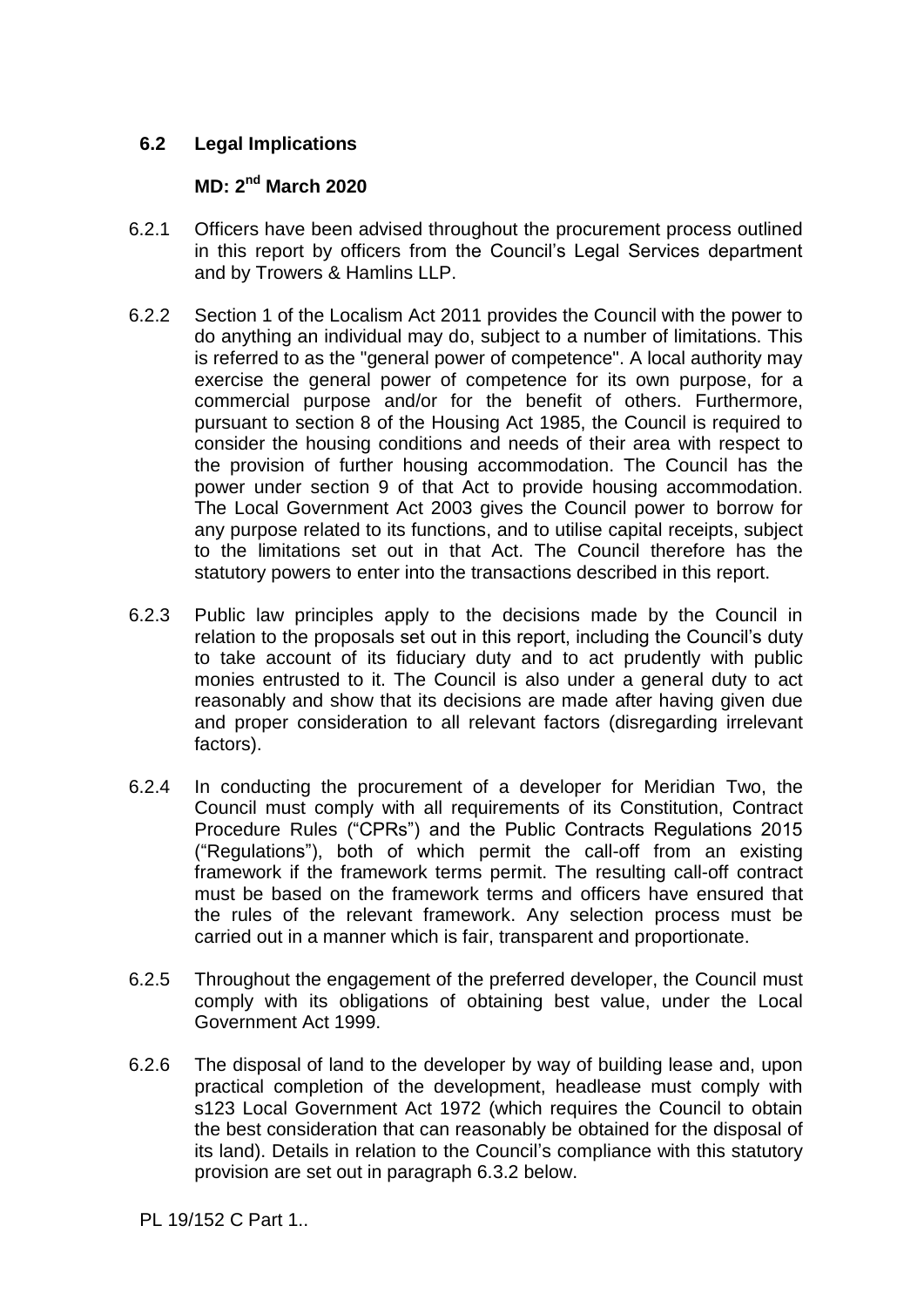- 6.2.7 The Council must consider whether the proposed disposal for less than best consideration complies with State aid rules. The land is to be transferred to the developer at below market value on the basis that the Council will entrust the developer to build affordable housing, which can be considered a Service of General Economic Interest ("SGEI") under State Aid Rules. The SGEI Block Exemption allows public authorities (including the Council) to provide financial compensation (including by way of a discounted land price) to enable entities to provide public service obligations which would otherwise not be cost effective without public funding. The compensation provided may not exceed what is necessary to cover the costs incurred in the discharge of the public service obligation, considering relevant receipts and allowing for a reasonable profit. The SGEI Exemption requires an act of entrustment to be entered into between the Developer and the Council. The Development Agreement will be sufficient for these purposes.
- 6.2.8 All legal agreements arising from the matters described in this report must be approved in advance of contract commencement by the Director of Law and Governance.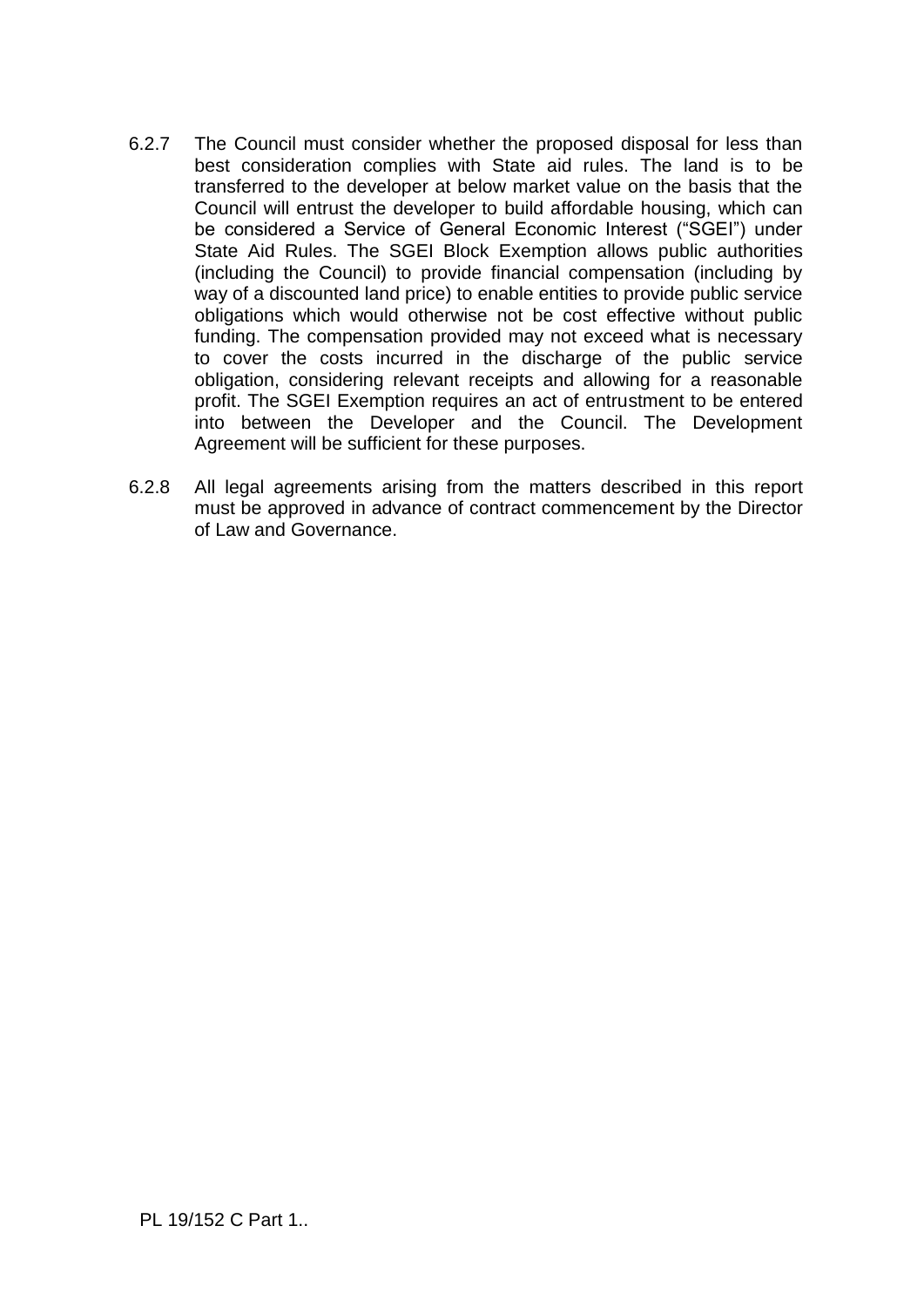#### **6.3 Property Implications**

- 6.3.1 Any property transactions entered into by the Council as a consequence of the subject matter of this report must comply with the Council's Property Procedure Rules.
- 6.3.2 A valuation of the site has been provided to the Council by BNP Paribas who have confirmed that their valuation has been prepared in accordance with the current RICS Valuation – Global Standards 2020 (the "Red Book") incorporating the International Standards (2020) and the UK National Supplement (2019). BNP Paribas have also confirmed that in preparing their valuation they have followed the guidance contained in the Technical Appendix attached to Circular 06/2003: Local Government Act 1972 general disposal consent (England) 2003. The valuation states that the proposed disposal to the developer will be at an undervalue but the amount of the undervalue will be less than £2,000,000. Furthermore, officers consider that the development will secure the promotion or improvement of the economic, social or environmental well-being of its area for the reasons stated in paragraph 5.2 of this report. It is therefore considered that the proposed disposal complies with the requirements set out in Circular 06/2003 and the proposed disposal is compliant with s123 Local Government Act 1972.
- 6.3.3 The Council will retain ownership of the freehold interest in the site of Meridian Two, the disposal process is by the granting of a Building Lease when the Conditions Precedent of the Development Agreement are met. The conditions of the Building Lease permit construction and when these conditions are fulfilled the Bidder is granted a lease for a term of 250 years. It is this mechanism which secures the standards and timing of development and specifically in this case the delivery of 100% affordable accommodation and the workspace. This structure is considered to offer the highest level of certainty of delivery of the development requirements.
- 6.3.4 The procurement of the developer for Meridian Two was conducted through the GLA LLP2 panel with all required information to formulate an offer communicated through the marketing web site and London Tenders Portal. Lambert Smith Hampton have confirmed that the marketing process in this form both fully exposed the opportunity to the LLP2 panel and effectively communicated all of the information required to formulate the offers.
- 6.3.5 Independent Registered Valuers at BNP Paribas have concluded that the transaction (based on the development requirements) would result in an undervalue, however this is within the confines of the General Disposal Consent (England) 2003 ('the Consent') which allows authorities to dispose of land without Secretary of State consent where the difference between the unrestricted value of the interest being disposed of and the consideration accepted, is £2,000,000 or less.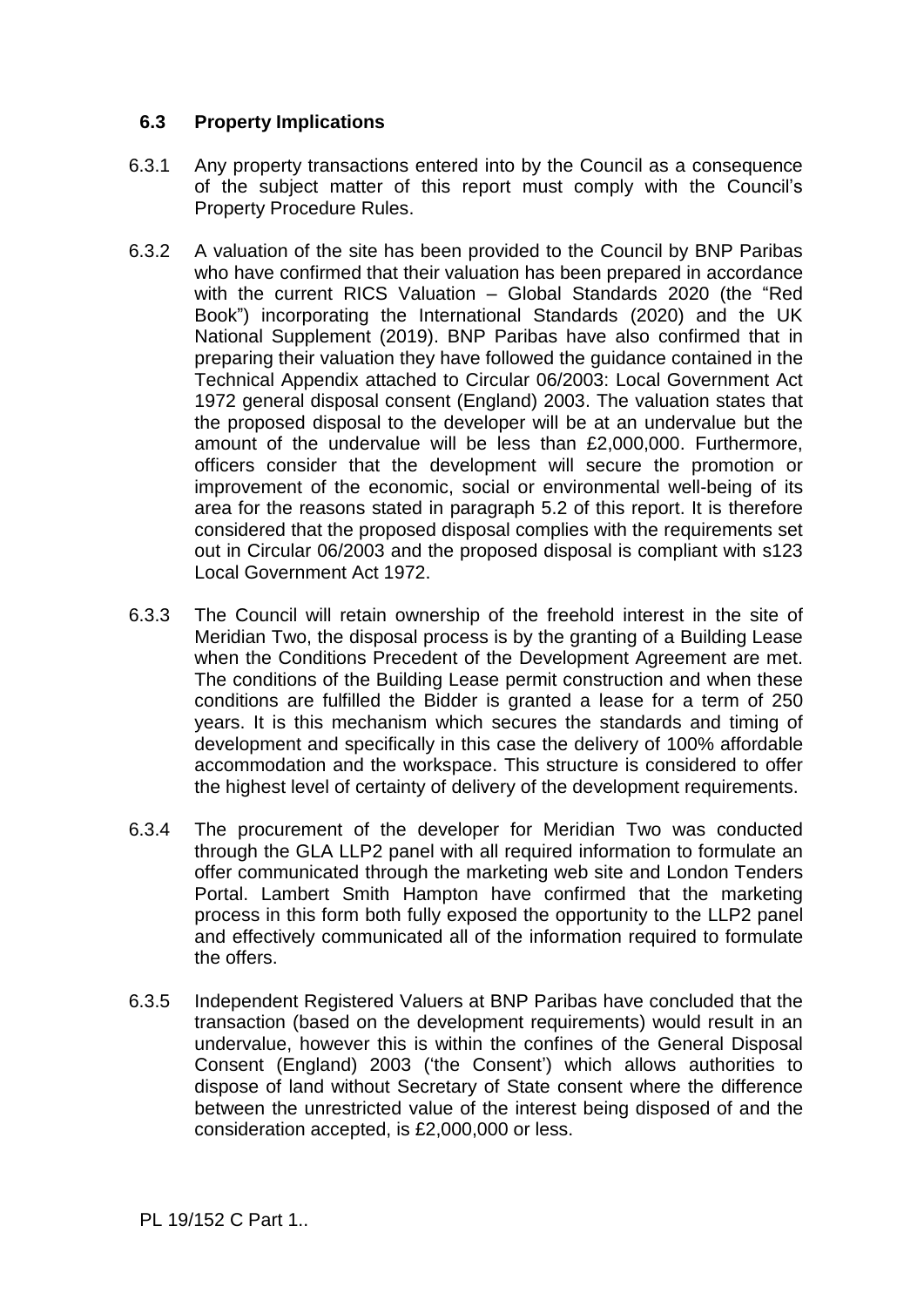- 6.3.6 The modest undervalue is a result of the Council's requirements for a 100% affordable housing scheme.
- 6.3.7 The transaction has implications on the Council's commercial estate owing to the workspace accommodation being retained. To meet the financial projections in the model and the level of asset value reflected in the Best Consideration assessment this accommodation will need to be let on market terms and managed well. This will maximise income, offer amenity and high environmental standards in support of the housing on this, and adjacent sites in Phase 2. This will require resources to be responsible for interim management, lettings and long-term estate management. The Meridian Water long term estate management strategy is still being formulated and the management of the workspace will be coordinated with this procedure.
- 6.3.8 Other than as mentioned in this section none of the outputs from this development has other implications on the remainder of the Council's corporate or commercial estate
- 6.3.9 The agreement of the Bidder to take responsibility and cost risk for remediation works is a significant benefit to the Council in comparison to the Bidder B proposal which caps the degree to which they will fund these costs. The Bidder B proposal not only creates financial risk but a potential practical risk over protecting remediation warranties in favour of the Council if these costs were shared in the way proposed.
- 6.3.10 The transaction is in line with the Council's Strategic Asset Management Plan's overriding themes of good homes, creating places and strong communities and has full regard to other Council policies, in particular Housing, Employment, Regeneration and Social Value.

#### **6.4 Procurement Implications**

- 6.4.1 The Councils' Contract Procedure Rules (CPRs) permit the use of a framework call-off as a means of tendering from an existing framework if the framework terms permit (CPR 4.0). The resulting call-off contract must be based on the framework terms and the Council must ensure that it follows the rules set out by the framework.
- 6.4.2 The procurement was a call-off from the GLA London Development Panel Framework (LDP2 MD2068). This is the second call off from that framework, Meridian One was also called off under the same framework, this approach was agreed by Cabinet on 25 July 2018. Due diligence was undertaken by the Procurement & Commissioning Hub for Meridian One including a review of other available frameworks, this due diligence also applied to Meridian Two, the call-off was compliant with the framework agreement and the Council's CPRs.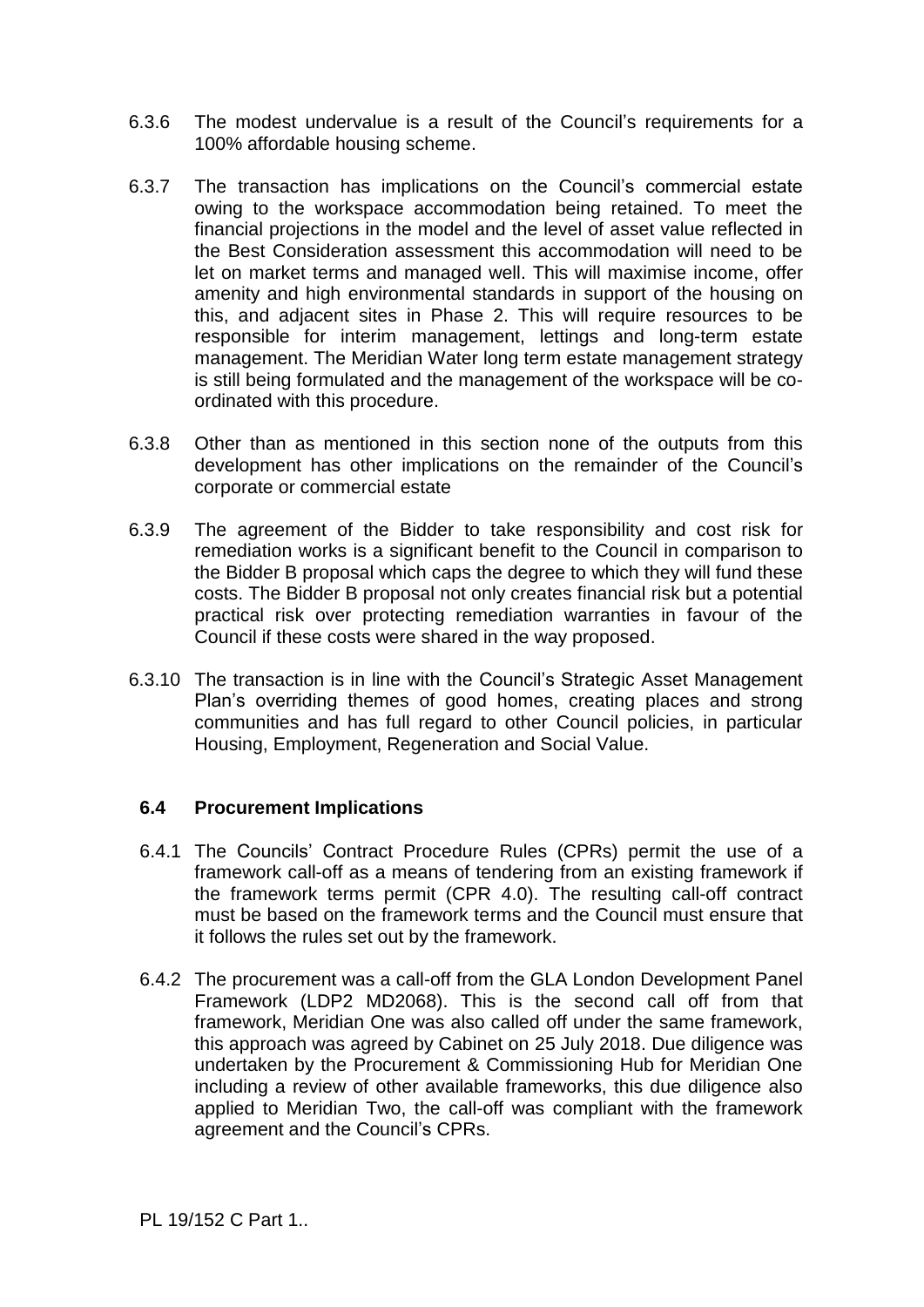- 6.4.3 The project was mini-tendered in accordance with the guidelines provided by the GLA, who operate the above framework, this comprised the issue of an Expression of Interest followed by a Sifting Brief to shortlist the potential bidders with the tender being issued to the shortlisted bidders. Both the Sifting Brief and the tender were issued and returned through the London Tenders Portal; all documentation must be retained on that portal.
- 6.4.4 The evaluations of all returns were carried out in a fair and transparent manner. The Council has complied with the LDP2 Framework terms in this procurement. The P&C Hub were involved in the procurement and the complete process was carried out in a fair and transparent manner.
- 6.4.5 The award of the contract, including evidence of authority to award, promoting to the Councils Contract Register, and the uploading of executed contracts must be undertaken through the London Tenders Portal.
- 6.4.6 The awarded contract must be promoted to Contracts Finder to comply with the Government's transparency requirements.

#### **7 KEY RISKS**

- **Risk:** Extended period of negotiation entered into by Bidder A before signing development agreement
- **Effect:** Delay in commencing on-site, potential for terms to become less favourable to the Council
- **Mitigation:** Bidder A have submitted a binding offer in their tender response with Board approval to enter into the documents with the Council in the form submitted.
- **Risk:** Market softens leading to Bidder A attempting to renegotiate terms
- **Effect:** Potential delay or reduction in land value
- **Mitigation:** The Council has the contractual right to enforce the delivery of the programme and land offer. The revenue associated with the bidder is based on a fixed price offer for 50% 'London Affordable Rent' homes, and 50% shared ownership homes which are likely to be pre-sold to the developer's pre-selected RP
- **Risk:** Bidder A go insolvent prior to completion of build or are unable to fund to completion
- **Effect:** Delay to completion whilst Council secures step-in and appoints a new developer to take over the build
- **Mitigation:** All bidders have been subjected to robust financial evaluations by Ernst and Young and William Lickorish. The Development Agreement requires the developer to continually monitor its financial position and advise the Council of any material changes. The Council has step-in rights to the Development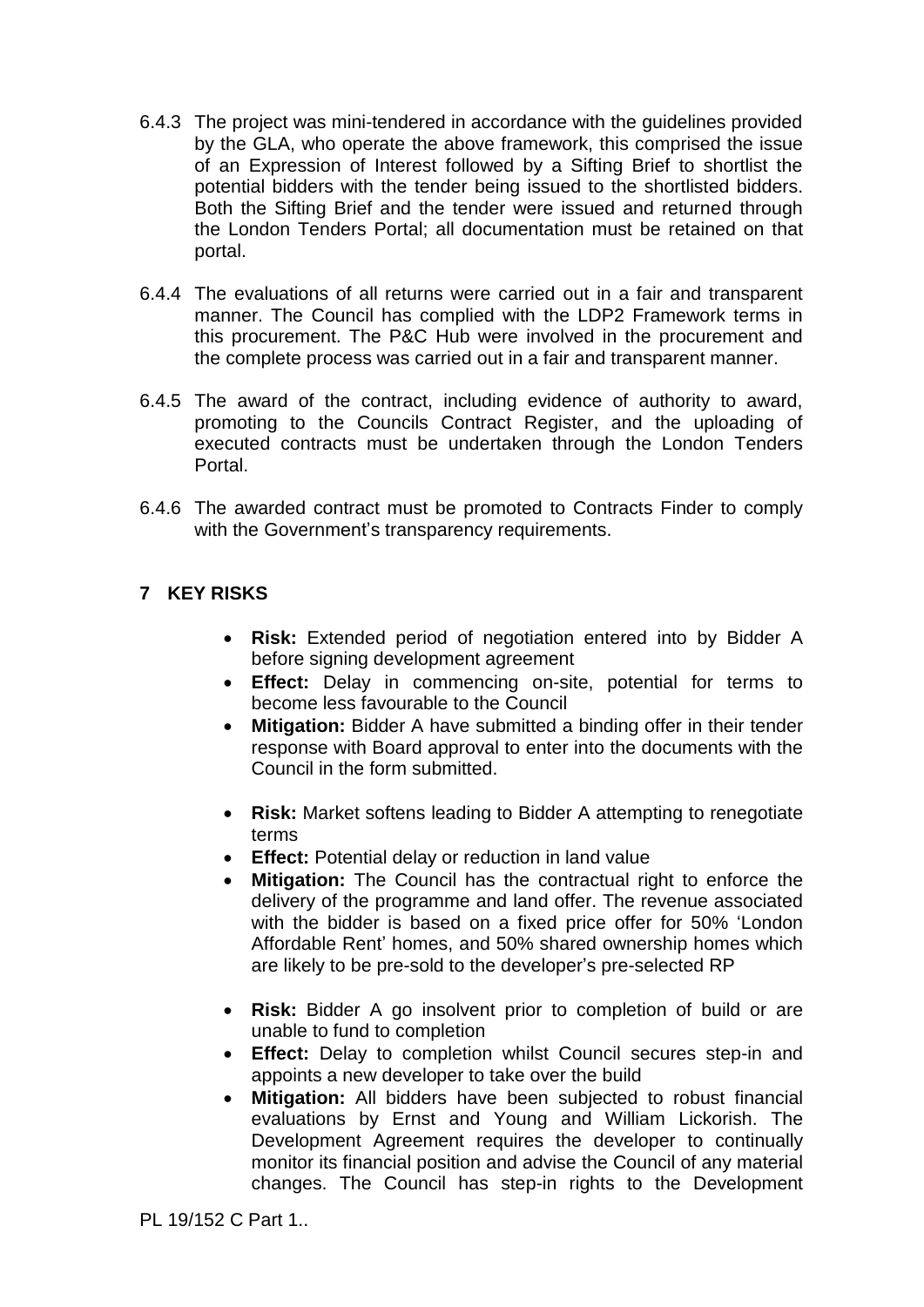Agreement in the event of insolvency or default. The parent company of Bidder A are providing a parent company guarantee and is a substantial organisation. For further details please see the Confidential Appendix.

For further risks, please see the Confidential Appendix.

#### **8 IMPACT ON COUNCIL PRIORITIES – CREATING A LIFETIME OF OPPORTUNITIES IN ENFIELD**

#### **8.1Good homes in well-connected neighbourhoods**

 The Meridian Water scheme aims to provide a well-connected neighbourhood through improvements in both road and rail networks increasing the frequency of services as well as reducing travel times. The scheme will be built in accordance with a design code, and the Place Brief, ensuring high quality of design and build of all affordable homes.

#### **8.2Sustain strong and healthy communities**

• The Meridian Water regeneration programme will provide social infrastructure, opportunities for the local community to partake in healthy lifestyle choices with access to leisure centres, a cycle network and access to high quality public open spaces. Meridian Two will provide new workspace to provide a cluster of high skilled creative employment opportunities, which will compliment a residential courtyard for the benefit of residents. Meridian Two will provide views across Pymmes Brook and Tottenham Marshes for residents, and improved access to Pymmes Brook for the public. The scheme will benefit from the proposed enhancements to Leeside Road and improved connections to the Lee Valley, as part of the Council's Strategic Infrastructure Works programme, delivered through Housing Infrastructure Fund (HIF) funding.

#### **8.3Build our local economy to create a thriving place**

• The Meridian Water regeneration programme will bring economic growth, support inward investment, create new jobs and build a strong and sustainable future for the local community. Meridian Two will provide a significant quantum of commercial space providing workspace for high skilled creatives, makers and entrepreneurs, in line with the 'Your Place to Make and Create' placemaking pillar. The development will also be aligned with the 'Mixing uses; animating streets' placemaking pillar, ensuring an active ground floor. The proximity to the station and attractive public realm will encourage people to visit and enjoy the area.